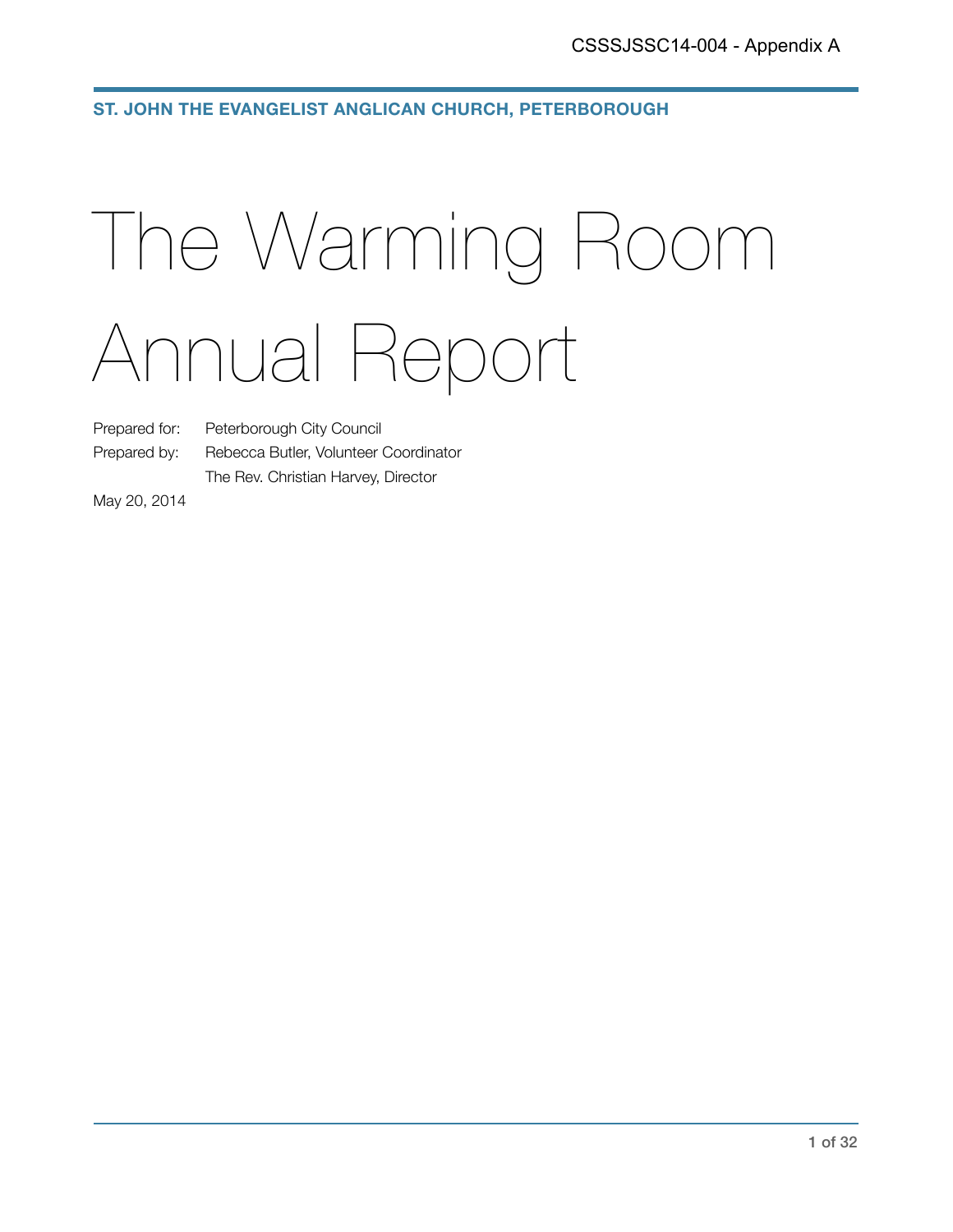### THE WARMING ROOM ANNUAL REPORT 1

| <b>Executive Summary</b>                         | 3  |
|--------------------------------------------------|----|
| <b>Budget for 2013-2014</b>                      | 4  |
| Overview of Program                              | 5  |
| <b>Overview of Guests</b>                        | 6  |
| <b>Overview of Volunteers</b>                    |    |
| <b>Successes</b>                                 | 8  |
| Challenges                                       | 9  |
| Recommendations for 2014-2015                    | 11 |
| Proposed Budget for 2014-2015                    | 13 |
| <b>Appendix 1: Warming Room Guest Survey</b>     | 15 |
| <b>Appendix 2: Warming Room Volunteer Survey</b> |    |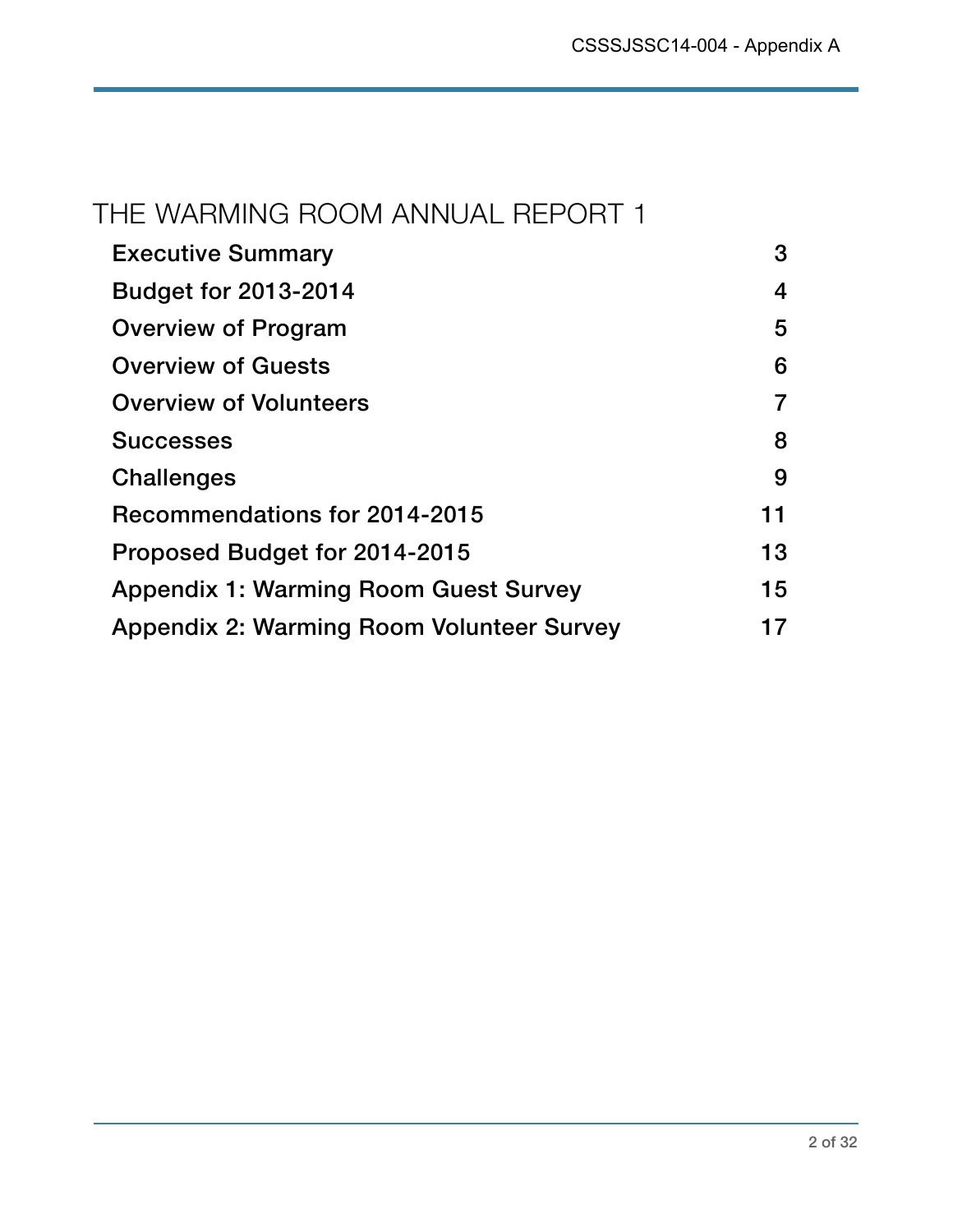### EXECUTIVE SUMMARY

### **Overview**

The Warming Room is an overnight drop in program open to those who are homeless in our community who cannot access the current shelter system or for whom the current system does not work. The Warming Room ran 7 nights a week from November 17, 2013 to April 13, 2014. The Warming Room was located at All Saints Anglican Church on Mondays, Wednesdays, Thursdays, Fridays and Sundays, from 6pm-8am and at Murray St. Baptist Church on Tuesdays and Saturdays from 9:30pm-8am. The Warming Room was run on a volunteer model, meaning that the program relied on the 130 different volunteers who did shifts throughout the 5 months. The only paid position was a 10 hour a week position for the volunteer coordinator.

From our best estimate, 100 unique individuals used the Warming Room for at least one overnight stay throughout the season. About 25 people used the Warming Room regularly as a primary residence either for several weeks or for the entire season. Approximately 8 people lived at the Warming Room for most of the winter. Our average use was 10.5 guests per night through out the season.

The Warming Room was overall a great success, largely due to the minimum barrier nature of the program, the volunteer model on which it ran, the partnerships with other agencies and groups, and the wide spread community support it received. This does not mean that we did not have substantial challenges. The volunteer model led to a lack of consistency that, if nothing had been done, would have resulted in the programs undoing. Many of the guests had severe mental and physical illnesses which made serving them at times difficult. Lastly, there was not near enough staff time to deal with the demands of coordinating the sheer volume of volunteers as well as to deal with donations, communications and all the other issues that would arise.

Though we have many recommendations so that the program can run more smoothly next year and better serve the needs of the guests who use the program, our major recommendation is to increase the funding of the program from \$12,000 to \$50,000 so that a minimum of 3 full time staff can be hired to run the program and provide the much needed consistency we lacked this past year.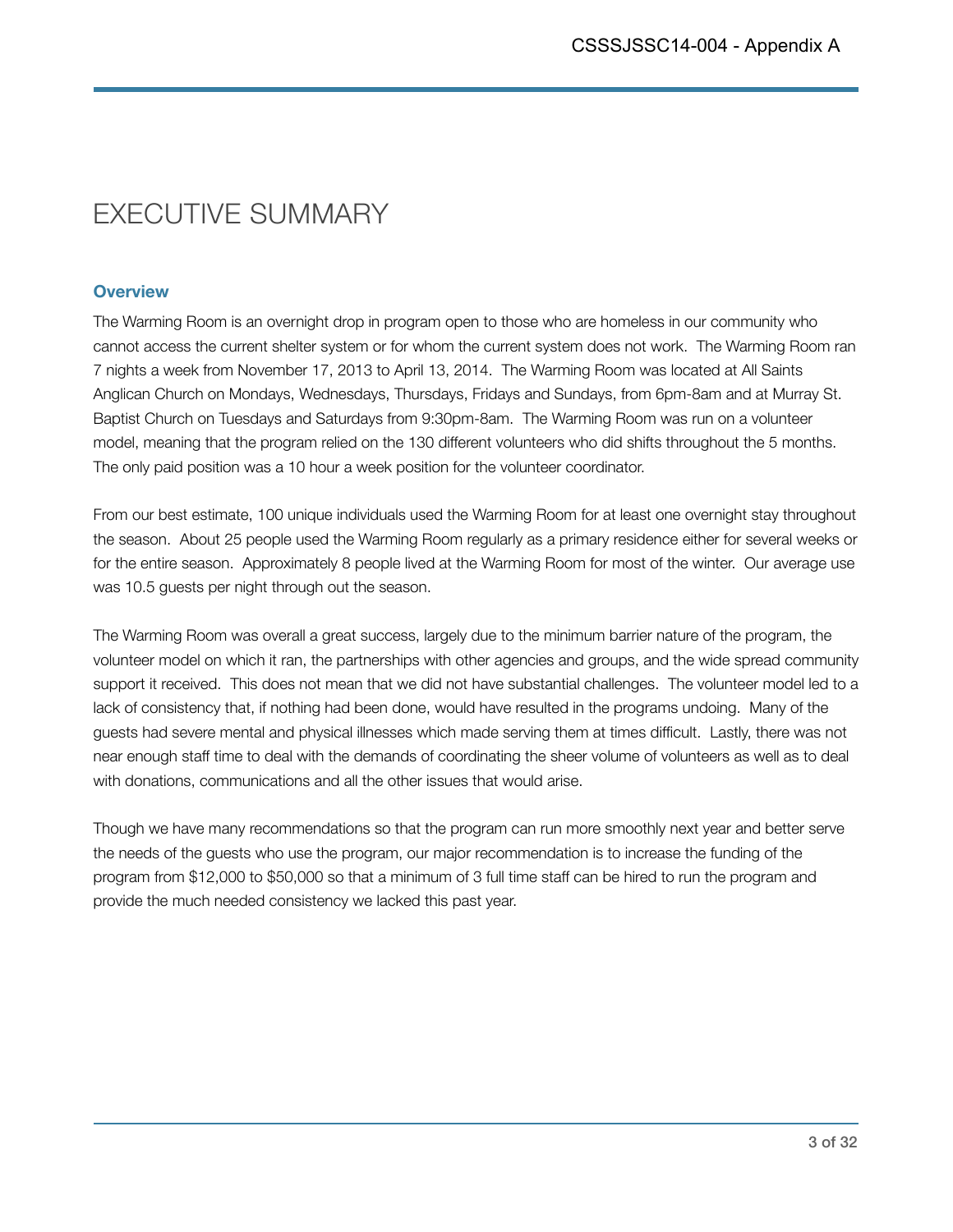### BUDGET FOR 2013-20141

| <b>EXPENSES</b>                                        | <b>AMOUNT</b> | <b>NOTES</b>                                                                                                               |
|--------------------------------------------------------|---------------|----------------------------------------------------------------------------------------------------------------------------|
| <b>Volunteer Coordinator Wages</b><br>(Rebecca Butler) | \$5.040       | 10hr's a week, \$18 an hour.                                                                                               |
| <b>Washer/Dryer Purchase</b>                           | \$2,247.12    |                                                                                                                            |
| <b>Volunteer Appreciation Dinner</b>                   | \$789.10      |                                                                                                                            |
| <b>Petty Cash Expenses</b><br>(Christian Harvey)       |               | \$843.22 Laundry costs before washer/<br>dryer, materials, extra cleaning,<br>damage to volunteers personal<br>belongings. |
| <b>Petty Cash Expenses</b><br>(Rebecca Butler)         | \$254.73      | Cleaning supplies, laundry costs.                                                                                          |
| <b>Final Cleaning</b>                                  | \$350.30      |                                                                                                                            |
| <b>TOTAL EXPENSES</b>                                  | 9.524.47      |                                                                                                                            |

| <b>INCOME</b>                                     | <b>AMOUNT</b> |  |
|---------------------------------------------------|---------------|--|
| <b>City of Peterborough</b>                       | \$9,000       |  |
| St. John's Contribution to<br><b>Washer/Dryer</b> | \$500         |  |
| <b>TOTAL INCOME</b>                               | \$9,500       |  |
| <b>TOTAL EXPENSES</b>                             | \$9,524.47    |  |
| <b>FINAL TOTAL</b>                                | $-$ \$24.47   |  |

<sup>&</sup>lt;sup>1</sup> This budget reflects only the funding received by St. John's Anglican Church for the running of the Warming Room. Social Services paid for many items out of their own budget which are not reflected above.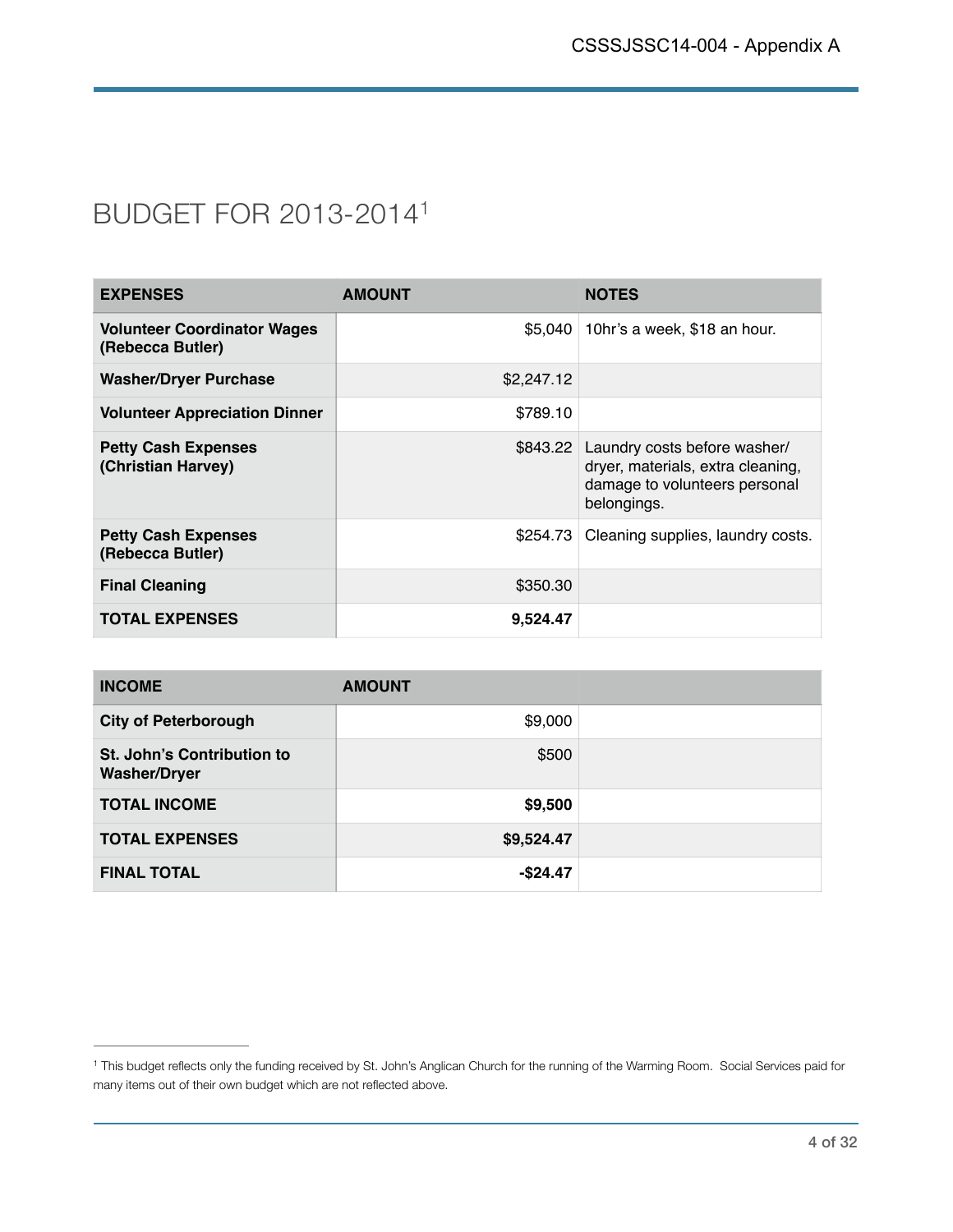# OVERVIEW OF PROGRAM

### **Introduction**

The Warming Room is an overnight drop in program open to those who are homeless in our community who cannot access the current shelter system or for whom the current system does not work. The Warming Room ran 7 nights a week from November 17, 2013 to April 13, 2014. The Warming Room was located at All Saints Anglican Church on Mondays, Wednesdays, Thursdays, Fridays and Sundays, from 6pm-8am and at Murray St. Baptist Church on Tuesdays and Saturdays from 9:30pm-8am.

The Warming Room was run on a volunteer model, meaning that the program relied on the 130 different volunteers who did shifts throughout the 5 months. Each night was divided into two shifts, one running from 6pm-1am, unless it was a Tuesday or Saturday night, when it would start at 9:30pm, and the second shift running from 1am-8am. As often as was possible, 4 volunteers would be scheduled for each shift, but if this was not possible, a minimum of 2 were always on. Volunteers were trained by CMHA in mental health 101, agitation awareness and SafeTalk (suicide prevention), and by the Warming Room staff. Trainings were run through out the year as we gained more and more volunteers.

The program happened in one large room with guests arriving at various times throughout the night. They would be given an air mattress, pillow, sheets and a blanket and would be set up somewhere in the room. Room dividers were used when possible to give guests a semblance of privacy. Food would often be served, provided by volunteers or Auburn Bible Chapel early in the evening. Guests would then often play cards or talk with each other and volunteers until they were ready to go to bed. Guests would be woken up at 7am and asked to clean up there sleeping area. Those who were regulars would put there sheets in a tote so that there laundry could be reused. Volunteers would then clean the washrooms and the sleeping room with goal to be closed and out of the facility by 8am. Laundry was done by a loyal group of dedicated volunteers, many of whom paid for it out of there own pockets.

The Warming Room was a ministry of St. John the Evangelist Church, and was overseen by the Rev. Christian Harvey, outreach minister at St. John's but was run in close relation with the Social Services, in particular, Dorothy Olver, Social Services Program Manager. The only paid position was a 10 hour a week position for the volunteer coordinator, which was filled by Rebecca Butler. The program was funded in a large part by the City of Peterborough who provided St. John's with \$9,000 for operation costs and to pay the volunteer coordinator.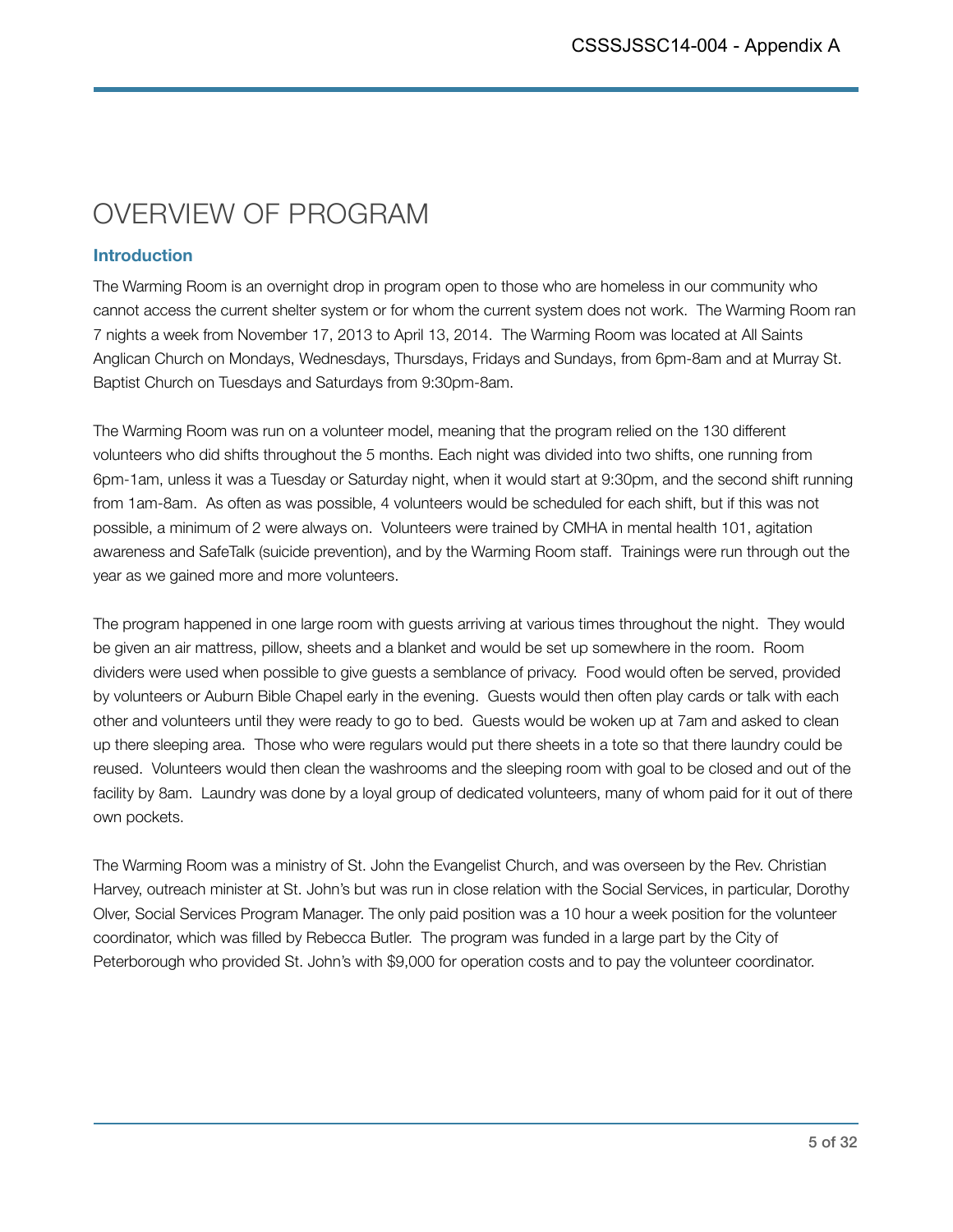# OVERVIEW OF GUESTS

### **Numbers**

Throughout the season we did our best to collect accurate data on the people using the Warming Room. Accuracy of data was complicated by a number of factors including differing levels of capability and commitment of volunteers to record data and guests who refused to give information or gave inconsistent information (such as name or age). Altogether we recorded about 100 unique individuals who used the Warming Room for at least one overnight stay throughout the season. Many of these stayed only one or two nights or came by now and then. About 25 people used the Warming Room regularly as a primary residence either for several weeks or for the entire season. Some of our guests had absences of weeks or months due to time in prison or receiving medical or mental health treatment. Some were able to use the other shelters or stay with family or friends for a time and then came back. Approximately 8 people lived at the Warming Room for most of the winter. Of these most do not access other shelters and intended to sleep outside as soon as the Warming Room closed for the season. The number of users per night ranged from 3 (mostly in November before the very cold weather hit) to 18 during the height of winter, with an average of 10.5 guests per night. The Warming Room was equipped for only 10 guests per night, but the need was much higher and so most nights extra guests stayed on blankets on the floor because of lack of mattresses.



### **Reasons Guests used the Warming Room**

The reasons listed on the feedback forms and given to our volunteers and students in conversation consistently pointed to lack of access to other shelters. The inaccessibility was most often due to being outright banned from shelters but many guests also pointed out that they felt uncomfortable in the other shelters and/or preferred the more relaxed atmosphere at the Warming Room. Some of the guests would never access formalized services like shelters due to mental illness that included paranoia, and bad past experiences. There were at least a handful of nights that guests came or were brought by police to the Warming Room because the shelters were full. In addition there were numerous occasions that the police brought guests to the Warming Room after those guests had been banned from the shelters for violence or substance abuse. In addition guests often came to the Warming Room because they had just been released from prison and had no where else to go, or because they were unable to keep intake appointments. See appendix 1: Warming Room Guest Survey.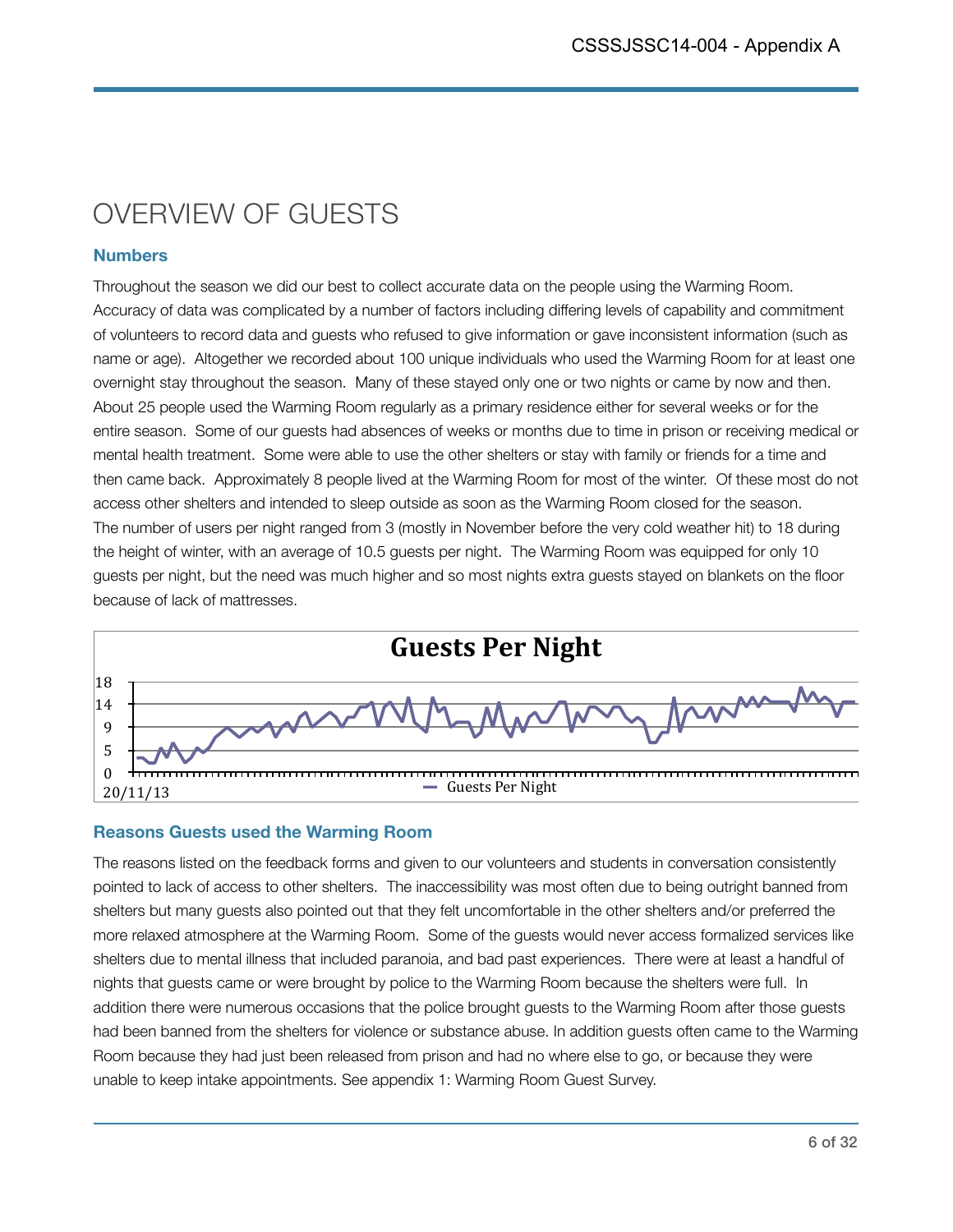# OVERVIEW OF VOLUNTEERS

### **Numbers**

A total of 188 people signed up to be volunteers with the Warming Room. Of those,130 were scheduled and did volunteer shifts, and 90 volunteered regularly. About 40 volunteers were lost throughout the season. Reasons for losses ranged from volunteers not showing up to shifts and being removed from the schedule, volunteers finding that they were not able to make the time commitment, and volunteers finding that they did not enjoy the work and/ or did not feel safe.

### **Reasons people chose to volunteer at the Warming Room**

An online survey was done with volunteers in March and  $45$  volunteers answered the survey<sup>2</sup>. Most people chose to volunteer out a desire to do hands on and meaningful work with the community members in need of support. Many also hoped to gain experience and references that would help them in their schooling and career path. There were diverse levels of experience among volunteers in working with homeless and marginalized populations. 41% said they had worked with homeless or other marginalized communities in the past, whereas 30% said they were new to volunteering and working with such a population, and 23% said they had plenty of experience volunteering but not with this community. Most people volunteered twice per month for an 8 hour shift, either from 6pm to 1am or 1am to 8am.

### **Volunteers experience**

Overall, the experience of those volunteers who completed the survey was incredibly positive. When asked to rate there experience between 1 and 5, with one being very bad and 5 being excellent an over whelming majority responded with a 4 or a 5 as seen in the chart below.



Also, when volunteers were asked to rate between 0-10, with zero being least and 10 being most, how safe they felt during their shifts at the Warming Room, 88% responded with between 7-10. This was one of our greatest concerns, and we were very relieved to see this feeling among our volunteers.

<sup>&</sup>lt;sup>2</sup> See Appendix 2, pg. 17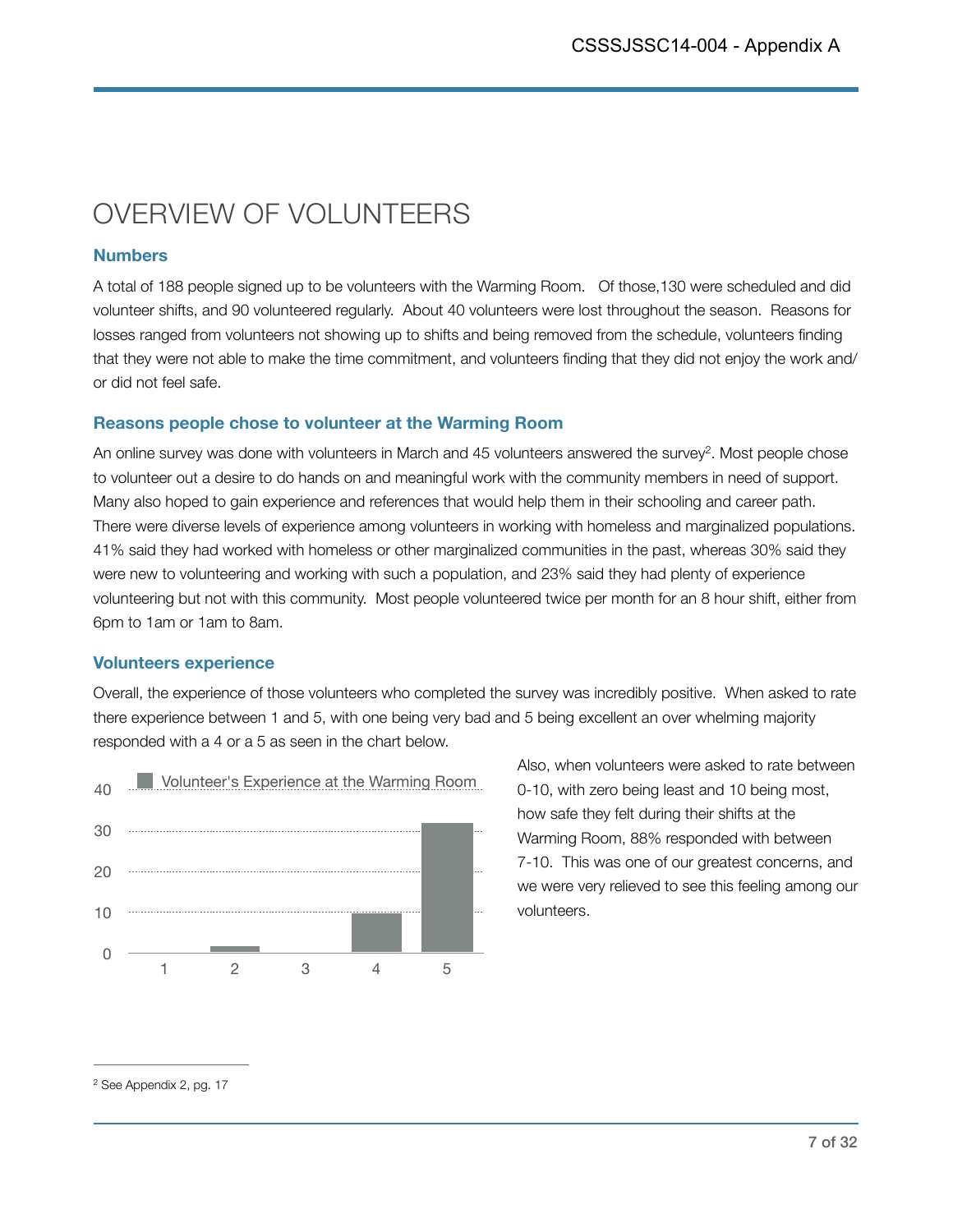# **SUCCESSES**

### **Minimum Barrier**

The atmosphere and rules at the Warming Room were flexible so that it could best serve those who were unable to or unwilling to fit into the structures of the other shelters. People could come and go as they please, could be under the influence of drugs or alcohol, or suffering from severe mental illness. This for the most part worked well with only two individuals being asked to leave all winter, and both were due to worries of violence.

### **Volunteer Model**

Our model of being volunteer driven had many positive outcomes. 130 different volunteers from all types of backgrounds, whether they be college or university students, community activists, local church members, or concerned citizens, took on shifts and made this happen. Many of the guests trusted the volunteers because they weren't paid to be there. Many guests expressed that the volunteer model made the space accessible for them and also enjoyed the opportunity to get to know so many different people. The casual and non-judgmental atmosphere created by the volunteer model made it possible to provide support to even the most difficult to serve guests. This also lead to a greater awareness of the issues of poverty in our community among the volunteers, and broke down much of the discrimination that is so often directed at the homeless.

### **Partnerships**

This program could not have happened without partnerships through out the community. We worked very closely with Peterborough Social Services in all aspects of the program. Partnerships with All Saints Anglican Church and Murray St. Baptist Church were key to having a space from which to run. CMHA helped immensely in the training of the volunteers. Auburn Bible Chapel provided food almost every night for the second half of the winter. Trent University provided us with nursing students who were essential in the start up of the program, and Sir Sanford Fleming provided Social Work students who worked full time for the second half of the program, and brought much needed consistency. George St. United was very supportive behind the scenes, stepping in when needed. This program is proof of what can happen when the community comes together.

### **Community Support**

Whether it be stepping up to volunteer, donating supplies, or providing good publicity, the community stepped up to support this program in a very large way. There was very much a sense, I think partly due to the volunteer nature of the program, that it was owned by the whole community, and that the whole community would come together to make it work. This solidarity was key to the success of the program.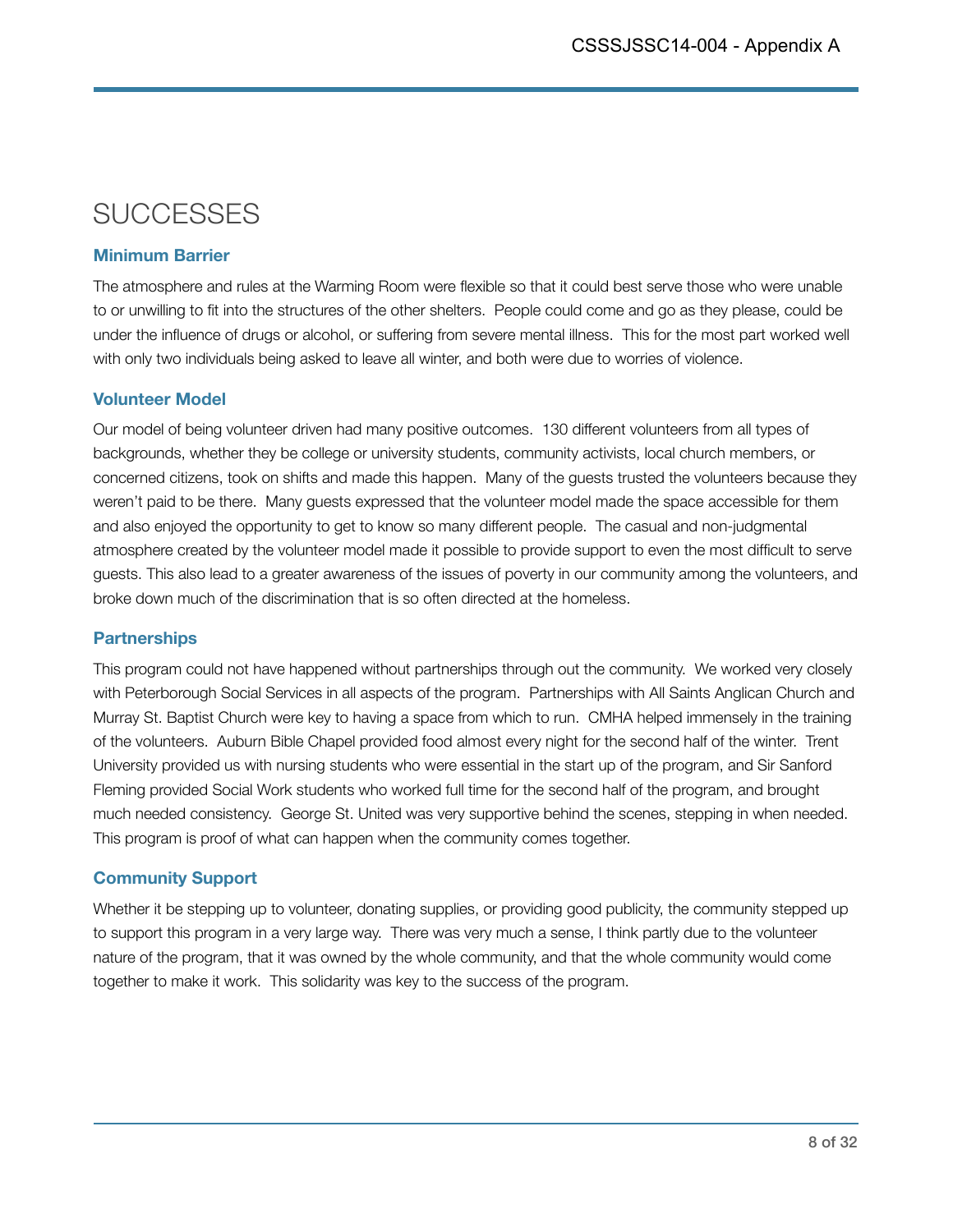# CHALLENGES

### **Lack of Consistency**

The major draw back of the volunteer model became apparent early on. If volunteers do, on average, two shifts a month, then we cannot expect any sense of consistency whether it be in enforcement of the rules, cleanliness of space, or knowledge of who is using the space and how often. This made it difficult to explore with other agencies who is banned from certain places and who isn't. This was partly taken care of when we acquired two Sir Sanford Fleming Social Work students for there placement and one key volunteer, each going above and beyond what was required of them and working 3-5 shifts a week. This consistency was a turning point, but we cannot run the program based on the assumption next year that we will get so lucky again. The lack of consistency in location also caused confusion for guests, as well as made the running of the program much more complicated. There was also a lack of consistency in quality of volunteers, as we took almost anyone because we were worried about not having enough.

### **Severe Mental Illness and Physical Illness Among Guests**

The level of mental illness at the Warming Room was incredibly high. Though we tried to prepare our volunteers for this, the numbers and intensity of it surprised all of us. This also led to many of our guest finding housing, and a couple weeks later being evicted because of an episode and coming back to the Warming Room, starting the cycle all over again. There was also a large amount of physical illness among the guests including wound infection, respiratory infection, injuries, etc. Connecting guests with medical services ended up being incredibly difficult.

### **Not Enough Training for Volunteers**

In our desperation to get the program off the ground in November our training was necessarily vague. This was unavoidable due to circumstances, but led to many struggles. Volunteers expressed a need for more rigorous and consistent training to help them be better prepared for the types of challenges they would face, more able to communicate with guests and more knowledgeable about the duties they needed to perform

### **Not Enough Staff Time to Deal with Donations/Communications/etc.**

The 10 hrs for which our volunteer coordinator, Rebecca Butler, was paid for was no where near enough to deal with the sheer volume of inquires that would come in, donations that were given and communication that was needed to be done. We were incredibly lucky to have a coordinator who would go above and beyond on her own time.

The parish administrator at St. John's ended up having to field a large amount of those calls, which was not allotted for in the \$9,000 given by the city. Also, Christian Harvey, outreach worker for St. John's Anglican worked 5-10 hours a week for most of the winter on making sure the Warming Room was running smoothly.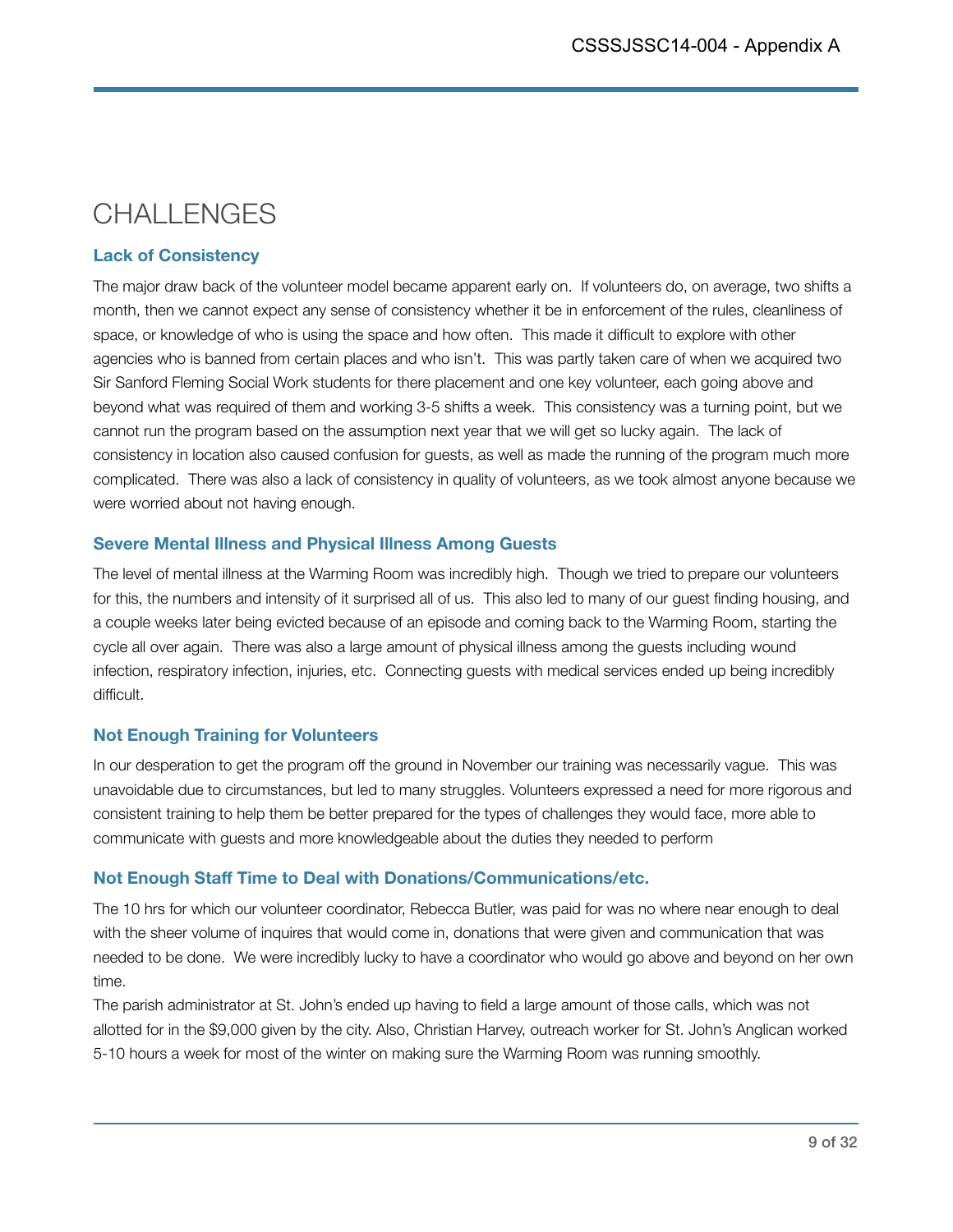Lastly, the custodian at All Saints Anglican church said that his workload increased by about 15% while the Warming Room was there.

### **More Demand then we were prepared for**

We had planned for the Warming Room to provide a maximum of 10 beds. The demand far outweighed this number, as we found ourselves many nights with between 13 and 18 guests. This resulted in many people sleeping on blankets on the floor. It became evident early on that we had underestimated how many people truly are falling through the cracks of our current systems.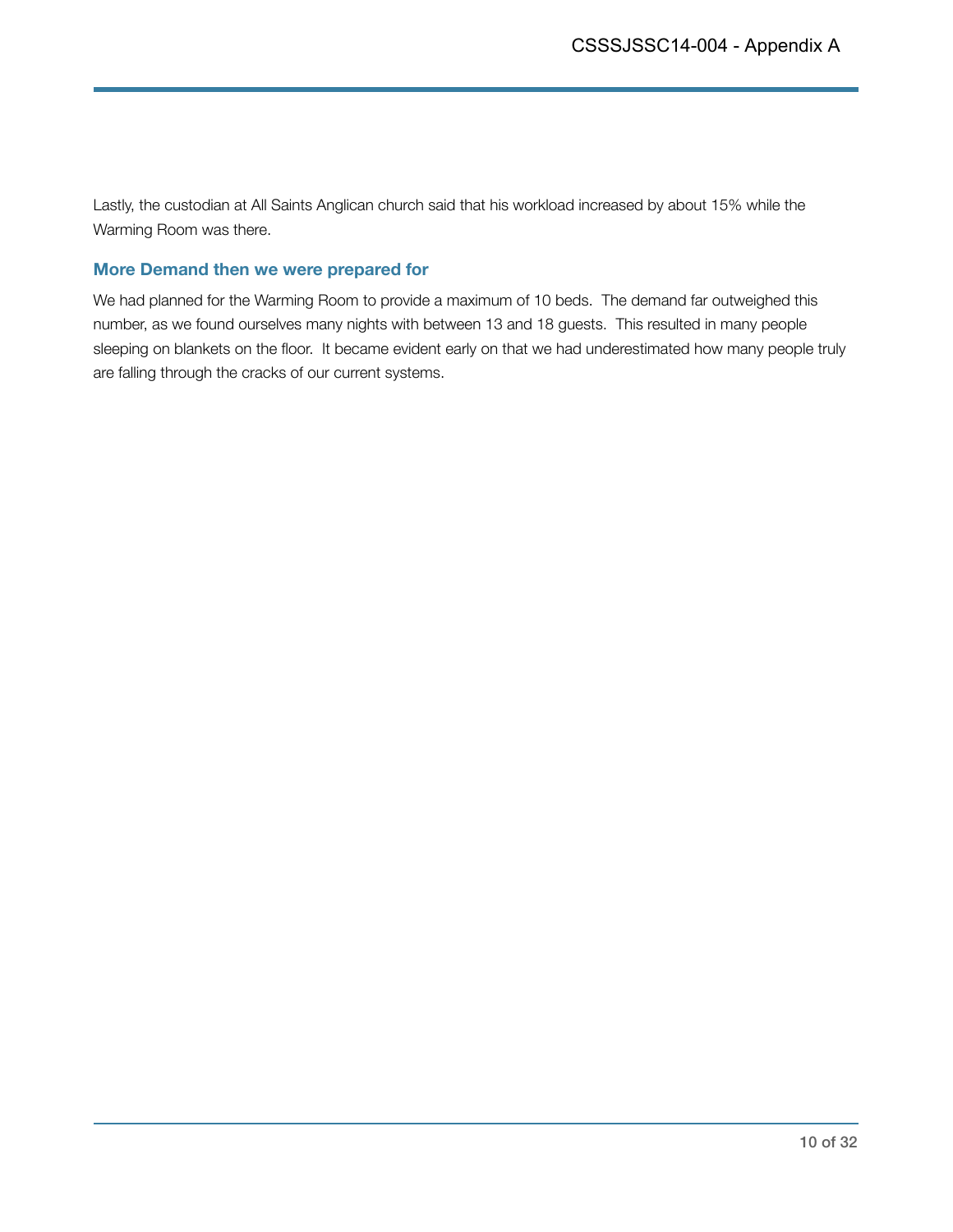# RECOMMENDATIONS FOR 2014-2015

### **Increase Funding so Staff can be Hired**

We believe that a minimum of 3 full time staff are needed to make the Warming Room run smoothly. Two of the staff would do 3 twelve hour shifts a week (from 8pm-8am) and one would work one twelve hour shift and would be in charge of volunteer coordinating, communications, and donation management with the rest of their hours. We would also need to hire some sort of custodial service for about 2 hours a day. In order for this to happen we recommend an increase in City funding from \$9,000 to \$50,000. Other funding will be found through grants and donations.

### **Continue with A Modified Volunteer Model**

Though we are recommending an increase in staffing, we still feel this cannot replace the volunteer model. Not only does the volunteer model reduce costs, but it increases community support, poverty awareness and break down of discrimination of the homeless population. It also increases our accountability to the community and staves of the appearance of the Warming Room as an "agency".

This modified volunteer model will require a greater amount and more thorough training of volunteers as well as a more intensive screening of volunteers to assure a suitable and reliable pool of volunteers from which to draw from.

### **Find one consistent location**

One location would make the service more user friendly for our guests, and easier to manage from a logistical perspective. This location needs to be easy to secure, with a working kitchen, and ideally access to showers.

### **More Integrated connection with other services**

A more integrated connection with the many services is integral to the increased effectiveness of the Warming Room Program, in particular connection to other shelters, mental health, nursing and housing resources. Consistent staffing will go along way to make this happen, but regular communication and on site visits from mobile services from the very beginning of the season is needed so the guest of the Warming Room can be better served.

### **Extend the length of time the program runs**

This year the program was meant to run from November 1, 2013-March 31, 2014. Due to struggles organizing the program at the beginning we were unable to start until mid November, and because of the extreme nature of the weather this year, we ended up extending the program until the middle of April. Because of the unpredictability of our Canadian springs, we recommend that the Warming Room run from November 1, 2014- April 31, 2015. We also feel that the program might run more smoothly if it ran from 8pm-8am.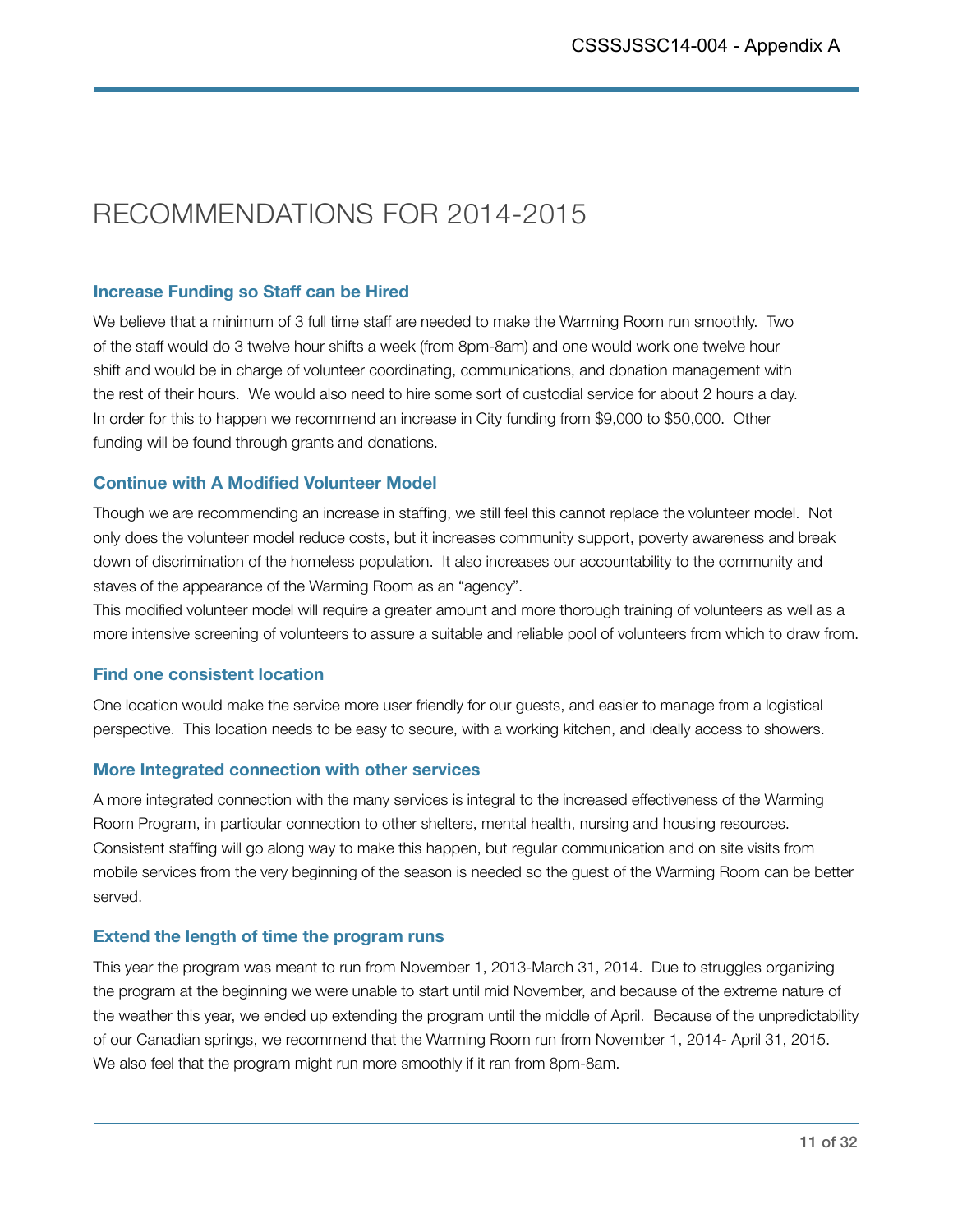### **Supportive housing for those with serious mental illness and addictions**

For most of our guests, it was not a mere matter of finding them housing. In order for them to be successfully housed there needs to be a supportive structure journeying with them to help them succeed. If this is not in place the Warming Room will continue to be a revolving door for many in our community.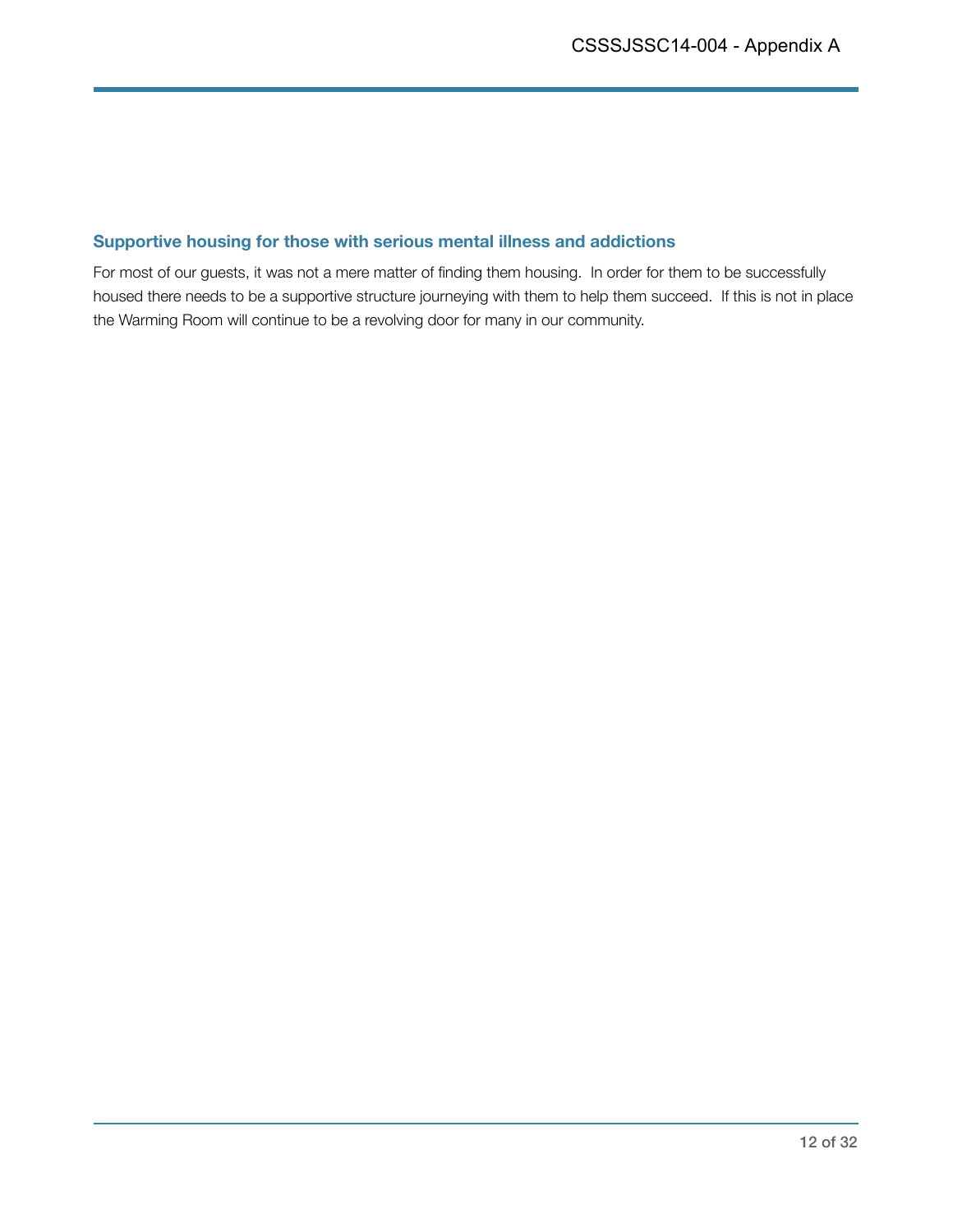### PROPOSED BUDGET FOR 2014-2015

| <b>EXPENSES</b>               | <b>AMOUNT</b> | <b>NOTES</b>                                                 |
|-------------------------------|---------------|--------------------------------------------------------------|
| <b>STAFF EXPENSES</b>         |               |                                                              |
| <b>Director</b>               | \$7540        | 5 hrs a week year round at \$29<br>hr.                       |
| <b>Volunteer Coordinator</b>  | \$28,880      | 38 hrs a week from Sept. 8-May<br>30 (38 weeks) at \$20 hr.  |
| <b>Drop In Staff</b>          | \$20,026      | 38 hrs a week from Oct. 5- May<br>9th (31 weeks) at \$17 hr. |
| Drop In Staff                 | \$20,026      | 38 hrs a week from Oct. 5- May<br>9th (31 weeks) at \$17 hr. |
| <b>Total Staff Expenses</b>   | \$76,472      |                                                              |
| <b>OTHER EXPENSES</b>         |               |                                                              |
| Rent                          | \$8000        |                                                              |
| <b>Janitorial</b>             | \$5,670       | 2 hrs a day from Nov. 1-Apr. 30th<br>(27 weeks)              |
| <b>Cell Phone</b>             | \$585         | \$65 a month for 9 months.                                   |
| <b>Supplies</b>               | \$500         | Laundry Soap, Cleaning Wipes,<br>Gloves, Wipes,              |
| <b>Volunteer Appreciation</b> | \$500         |                                                              |
| <b>Supplies for Guests</b>    | \$1000        | Clothes, Bedding, Soap, Totes.                               |
| <b>TOTAL OTHER EXPENSES</b>   | \$16,255      |                                                              |
| <b>TOTAL EXPENSES</b>         | \$92,727      |                                                              |
| <b>INCOME</b>                 | <b>AMOUNT</b> |                                                              |
| <b>Faith Works</b>            | \$7540        | Grant to cover directors salary.                             |
| <b>City of Peterborough</b>   | \$50,000      |                                                              |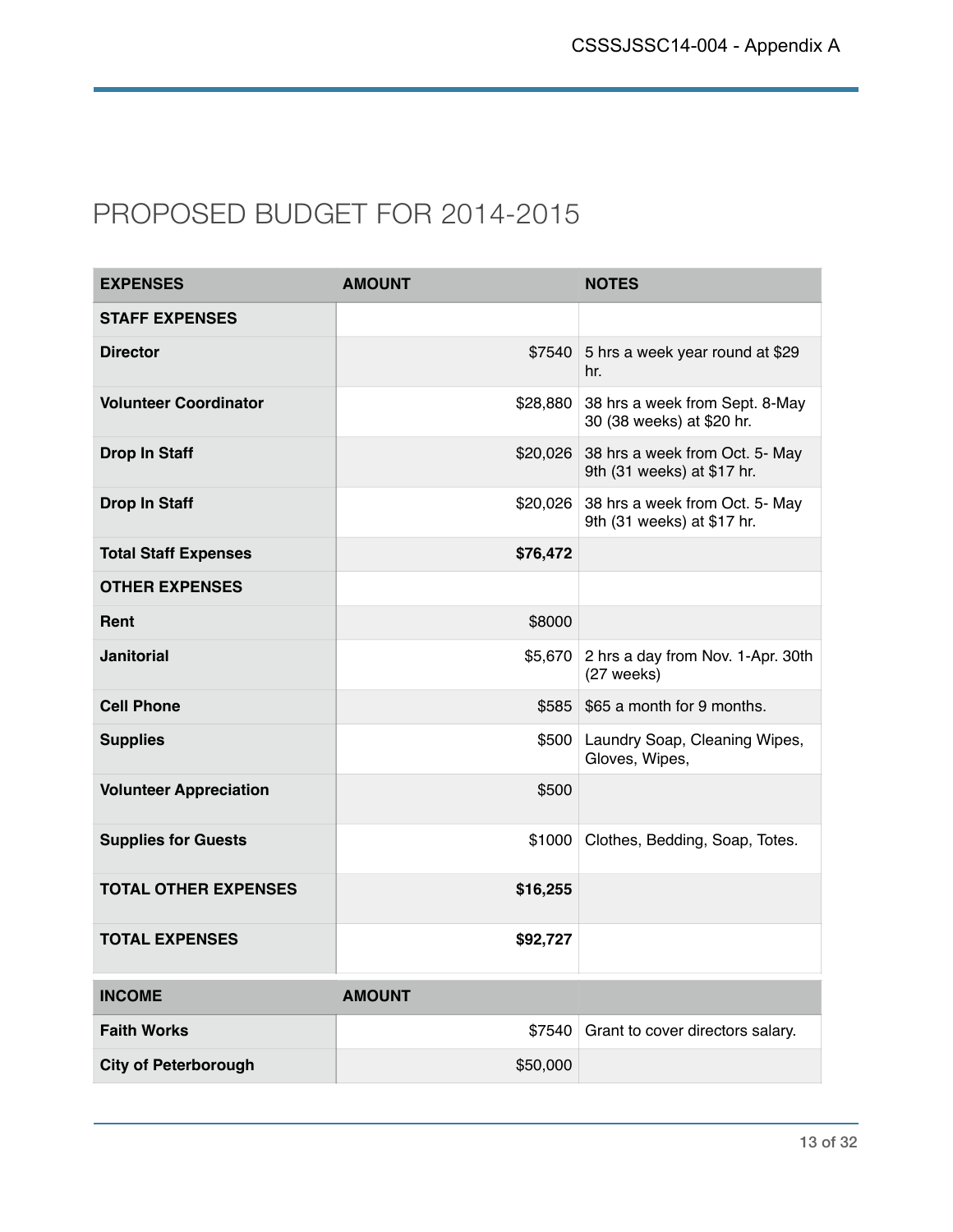| <b>INCOME</b>       | <b>AMOUNT</b> |  |
|---------------------|---------------|--|
| <b>Grants</b>       | \$25,187      |  |
| <b>Donations</b>    | \$10,000      |  |
| <b>TOTAL INCOME</b> | \$92,727      |  |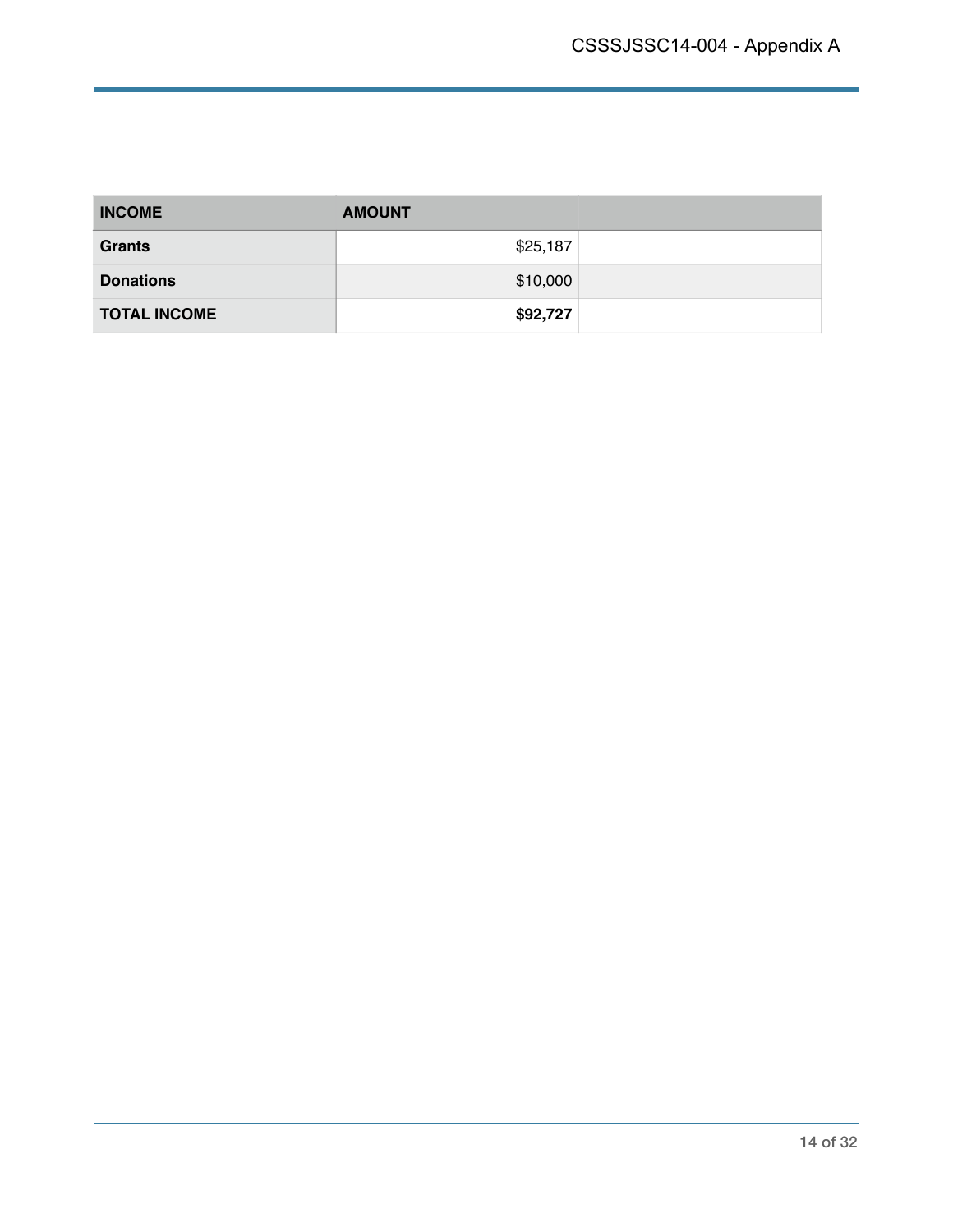# APPENDIX 1: WARMING ROOM GUEST SURVEY

### **TOTAL RESPONSES: 9**

The purpose of this survey is to find out more about why people use the warming room and how we can make the warming room better. It is entirely your choice to answer these questions and you do not need to put your name or any identifying information on this page. Any information you can give us will help us make the warming room better – if you want to write more feel free to use the back. Thank you!

### **1. How often do you stay at the Warming Room?**

- a. Every night (8)
- b. A few times a week (1)
- c. Once in a while (0)
- d. Other (0)

### **2. Why do you stay at the Warming Room?**

- a. I have been banned from the other shelters (6)
- b. I don't like the other shelters (3)
- c. I just prefer the Warming Room (3)
- d. Other (6)
- Good alternative all things considered
- It's cold out!
- Safety

### **3. Tell us why you don't stay at Brock, Cameron House or YES. What would make it possible for you to use those shelters?**

- a. Brock is corrupt place to stay. Cameron, never been and is low on the radar for all. YES, seems isolated and (?) only solutions.
- b. I got banned from YES, never stay at Brock, a friend brought me to the warming room.
- c. The YES is a place that says they help people. But banned so that in generally have to sleep outside.
- d. I can't stay at YES cause I'm 37.
- e. Brock needs to have respectful staff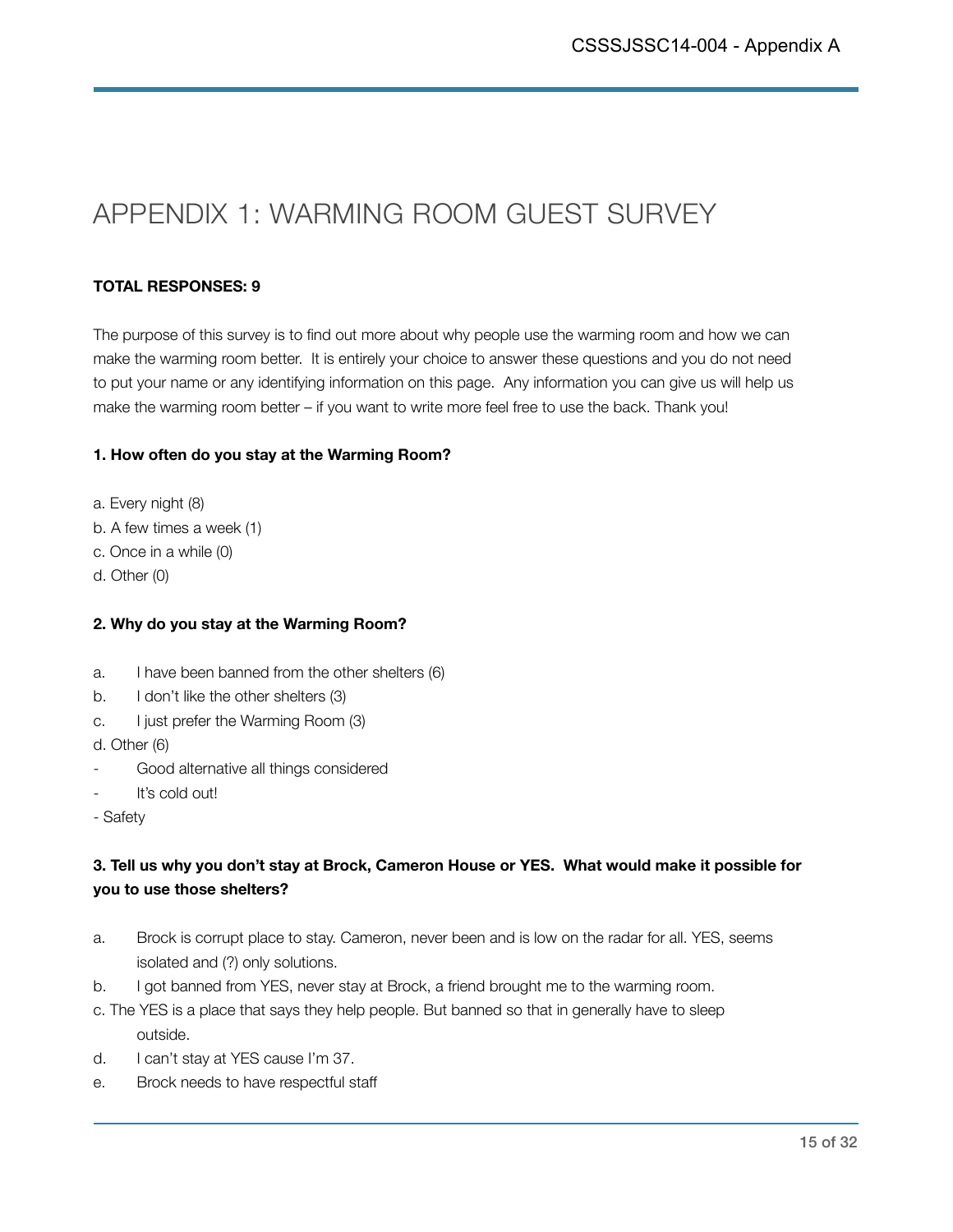f. Achange in operations

g. Because I would prefer the warming room

h. Huh?

i. Was not aloud to stay

### **4. What do you like best about the Warming Room?**

- a. Kinsmenship. Good people. A good stop gap. A piece of peace in some difficult days.
- b. The people, the staff and volunteers and people that stay here are amazing, besides it beats sleeping outside in the cold.
- c. Awarm place to stay
- d. Staff and food
- e. It's safe. Staff are happy and treat me with respect. Having a hot meal is appreciated.
- f. Freedom from judgement, good food and would say variety of good staff
- g. Freedom kinda
- h. Mattresses with air. Comic relief. I love the food.
- i. The people, the staff.

### **5. What do you think would make the Warming Room better?**

- a. Misc food/pop/snacks. Music in the background
- b. I appreciate everything they already do, but maybe have something for the older sicker people in the summer that really need it.
- c. Being open longer
- d. A TV
- e. Showers, no young offenders, cots.
- f. More shelter like accessability, showers, laundry, etc.
- g. If volunteers didn't "over exercise their authority." Thanks for the workout!
- h. More "glide" chemical. Floss fresh mint.

i. Showers. No young kids.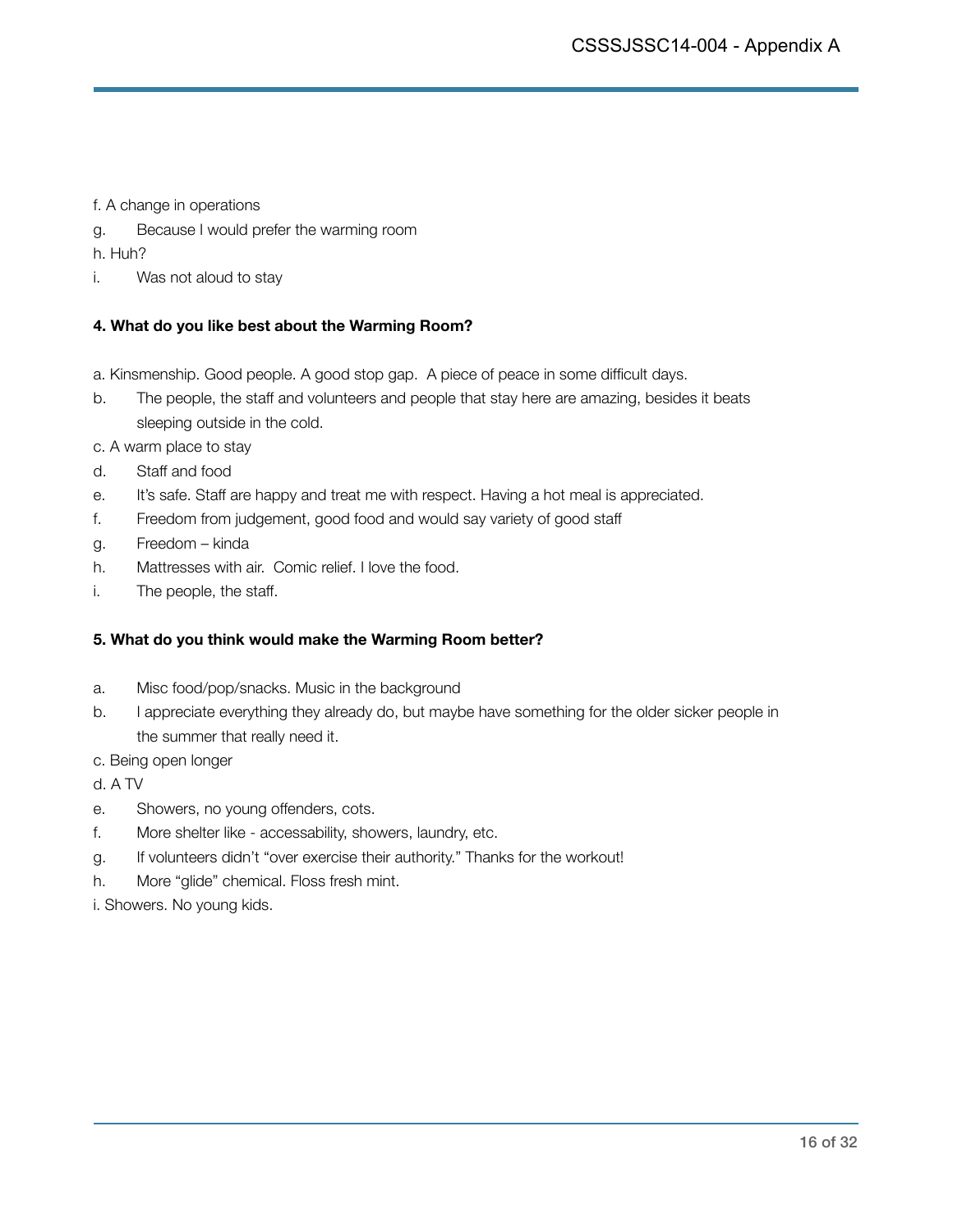# APPENDIX 2: WARMING ROOM VOLUNTEER SURVEY

### **1. Why did you decide to volunteer with the Warming Room? (Check all that apply)**

| <b>Answer</b>                                                                           | <b>Responses</b> | Percentage |
|-----------------------------------------------------------------------------------------|------------------|------------|
| I was hoping to help the most vulnerable people in our community in a meaningful<br>way | 38               | 84%        |
| My friends or people from my church group were volunteering                             | 5                | 11%        |
| I needed volunteer hours for school or a program                                        | $\mathcal{P}$    | 4%         |
| To receive training certificates that I can use for school/work                         |                  | 2%         |
| To gain professional references for school/work                                         | 6                | 13%        |
| To gain experience that I can put on school application or resumes                      | 12               | 27%        |
| It is an expectation of my school/church/peer group that I volunteer                    | $\Omega$         | ∩          |
| Other                                                                                   | 9                | 20%        |

### **2. If you chose "other" above, please explain:**

- I have worked as a volunteer among street people and thd homeless since I came to Peterborough ten years ago, so I am interested in any programs that involve them, and the issue of homelessness generally.
- I had some free time in the earlier part of the evenings this year and saw a report on the Warming Room on CHEX News.
- I have been involved in the struggle with the City for a couple of years to get a warming room established and I am truly happy to be able to volunteer
- I do not want fellow human beings freezing to death o n the street. Everyone deserves a warm place to sleep.
- to work with a team o f like-minded people (friends (o ld and new), church people, community people etc
- I just moved to Peterborough in September, good way to get out o the house and have a chance to talk to people!
- Bridge my work within Trent community with larger Peterborough community.
- I wanted to get to know a few of the people I see on the street, and also feel very strongly that our community requires a place for tho se who fall through the cracks in the system and have no where else to go on a cold night. I also really wanted Carol Winter to finally see a Warming Room in place before the last minute.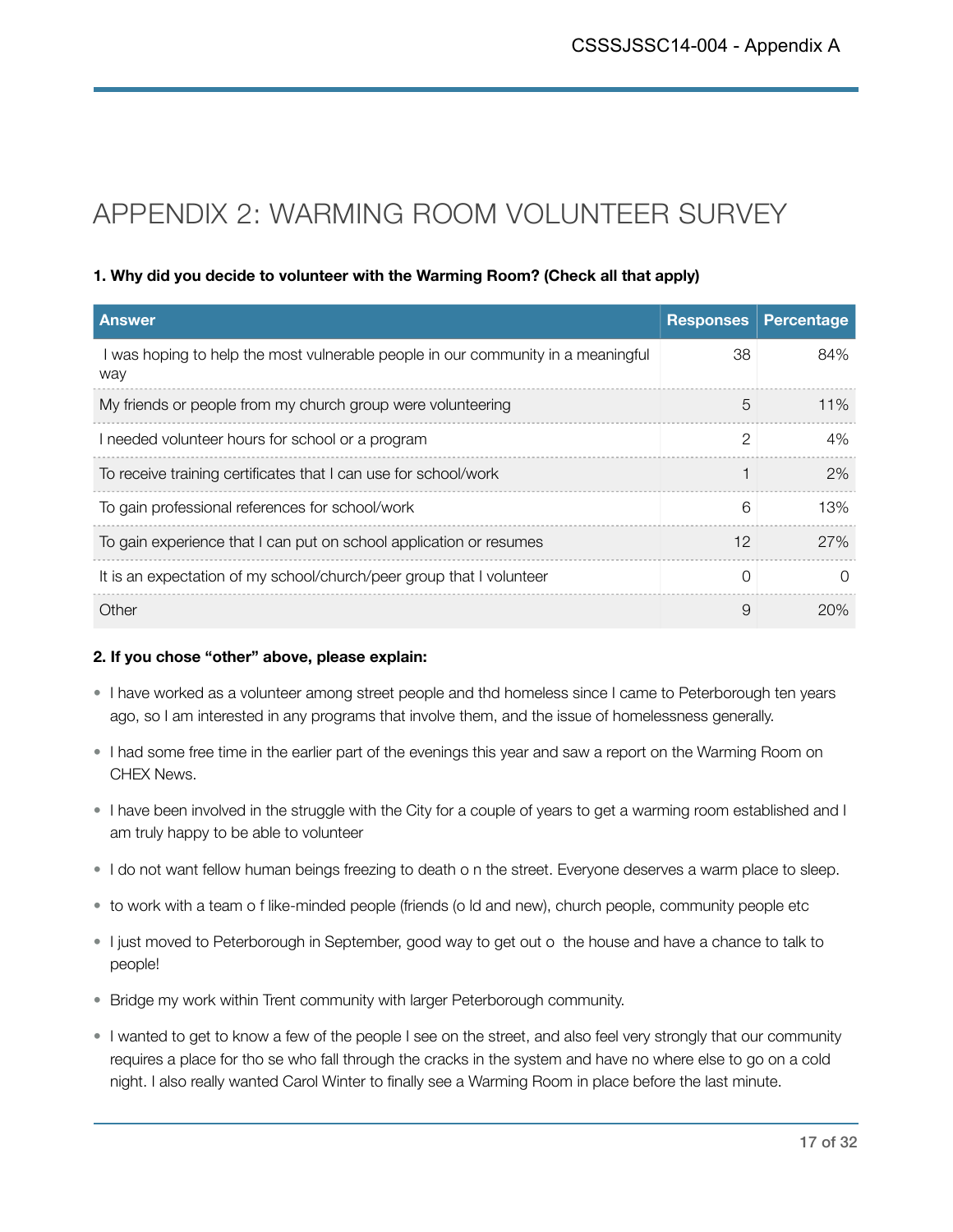• God calls us to help the poor and I felt like this was a good way to help those in the Peterborough community.

### **3. How often did you do a shift at the Warming Room**

| <b>Answer</b>          |    | <b>Responses Percentage</b> |
|------------------------|----|-----------------------------|
| Never                  | O  |                             |
| Less than once a month | 3  | 7%                          |
| Once a month           | 4  | 9%                          |
| Twice a month          | 34 | 76%                         |
| Once a week            | 3  | 7%                          |
| More that once a week  |    | 2%                          |

### **4. How did you first hear about the volunteer opportunities at the Warming Room?**

| <b>Answer</b>                                             |    | <b>Responses Percentage</b> |
|-----------------------------------------------------------|----|-----------------------------|
| Through my church or church groups                        | 5  | 11%                         |
| From a friend who was volunteering                        | 5  | 11%                         |
| saw a poster or advertisement                             | 9  | 20%                         |
| Through my school, class or teacher                       |    | 16%                         |
| I heard about it on the radio or read it in the newspaper | 12 | 27%                         |
| ∩ther                                                     |    | 16%                         |

### **5. How much experience do you have working with vulnerable populations?**

| <b>Answer</b>                                                                                | <b>Responses</b> | Percentage |
|----------------------------------------------------------------------------------------------|------------------|------------|
| I have worked with the Warming Room in Peterborough before                                   |                  | 7%         |
| I have worked with the homeless or other marginalized communities before                     | 18               | 41%        |
| I have done lots of volunteer work but never working so closely with marginalized<br>clients | 10               | 23%        |
| I am new to volunteering or working with marginalized groups                                 | 13               | 30%        |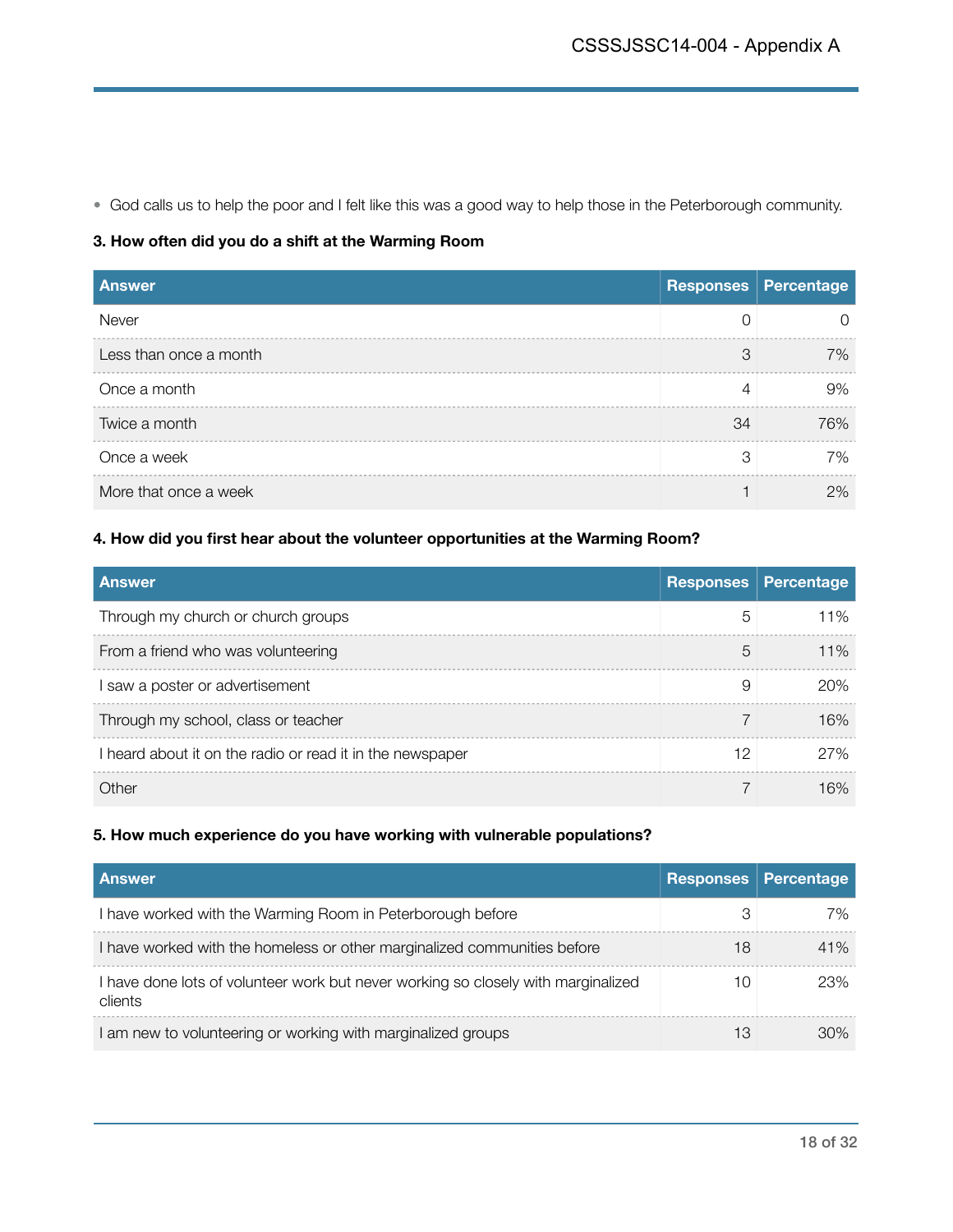### **6. What training did you attend?**

| <b>Answer</b>                                       | <b>Responses</b> | Percentage |
|-----------------------------------------------------|------------------|------------|
| Tuesday October 22nd at George St. United Church    | 9                | 20%        |
| Tuesday November 12th at George St. United Church   | 10               | 22%        |
| Saturday December 7th at St. John's Anglican Church | 13               | 29%        |
| Thursday January 9th at St. John's Anglican Church  | 5                | 11%        |
| None-I was trained on shift by other volunteers     | 8                | 18%        |

### **7. On a scale of 0-10 with 0 being least and 10 being most, how well did your training prepare you for your work at the Warming Room?**

| Answer         |             | Responses Percentage |
|----------------|-------------|----------------------|
| $\mathbf 0$    | $\mathbf 0$ | 0                    |
|                | 6           | 14%                  |
| $\overline{2}$ |             | 2%                   |
| 3              |             | 2%                   |
| $\overline{4}$ | $\Omega$    | $\Omega$             |
| 5              | 8           | 19%                  |
| 6              | 5           | 12%                  |
| $\overline{7}$ | 8           | 19%                  |
| 8              | 7           | 17%                  |
| $\overline{9}$ | 3           | 7%                   |
| 10             | 3           | 7%                   |

### **8. What aspect of the training did you find most useful?**

- speaking through altercations and mental illness education
- The mental health training.
- The lecture about illnesses
- none, it wasn't like i was really trained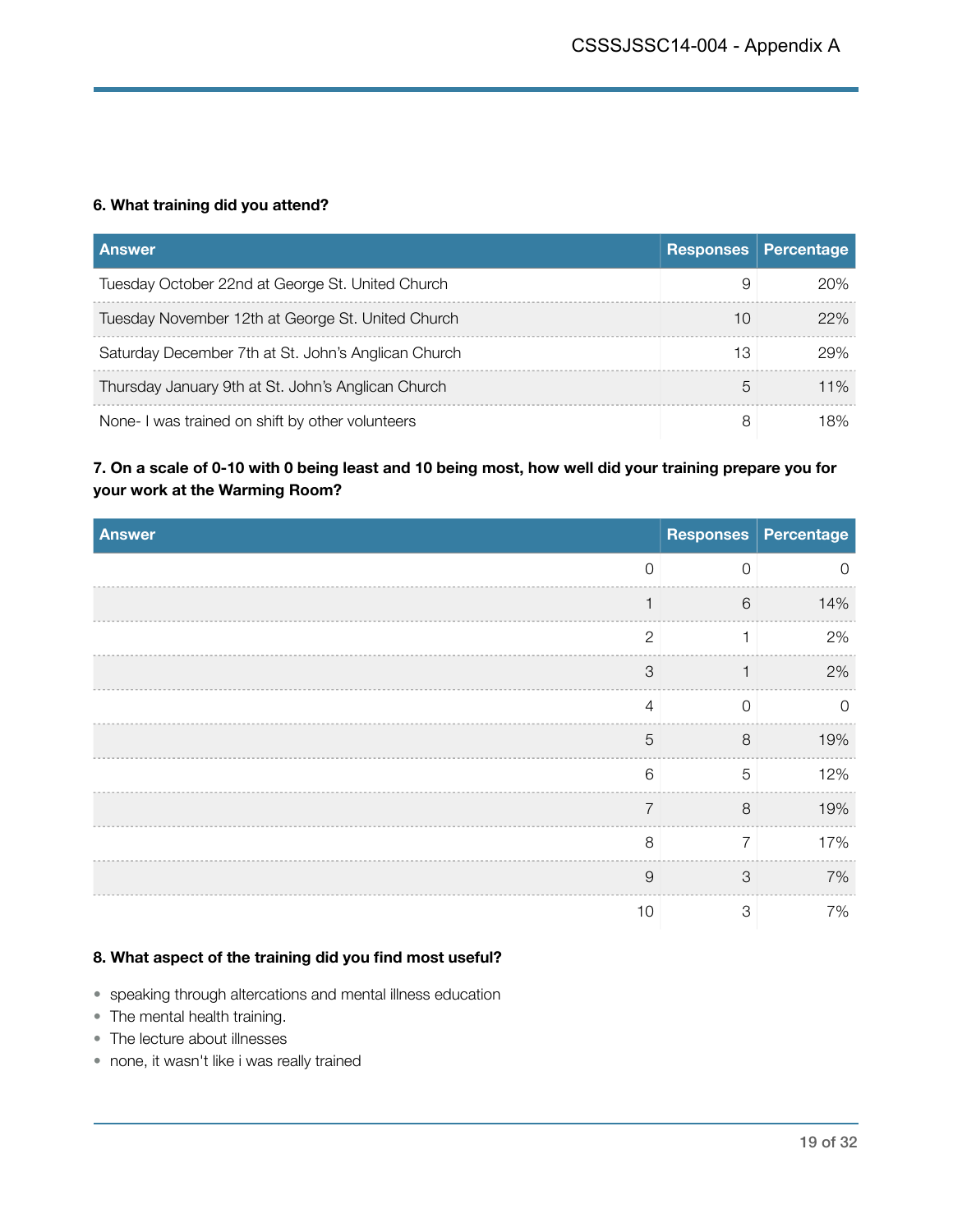- Training re mental health and how to deal with people with mental health issues, and the suicide "talk".
- I found the Mental Health 101 and SafeTALK to be the most useful
- Did not get much in the way of any training.
- I found the mental health 101 the most useful
- Mental health
- The mental health talk
- Safety procedures
- The rules of the warming room and what to expect fro m the population that will make use o f the warming room
- Ho w yo u should deal with unexpected situations where assistance is needed was really helpful as a volunteer.
- specific questions people asked and answers that were given
- Guest speaker mental health issues
- The training session was not very practical. It was useful to get all contact information.
- probably the training re suicide prevention
- The housekeeping stuff was the most important (what are the duties, where do things go ) but hearing about how the year was going and who was using the space was also good. The presentation from the CMHA was also well done.
- Bringing volunteers together and letting us know what our role was, as well as what the limitations of our role was too .
- It was ALL Useful and helpful Very necessary
- Friendliness and space is key to opening up with the vulnerable populations
- I found that Greg was amazing at helping me when I started there.
- refresher info about mental health issues
- Ho w to deal with people contemplating suicide
- The practical day-to -day procedures.
- i found the suicide prevention training valuable but not for the W.R. specifically
- emergency handling
- specific behaviour patterns one is likely to see from the clients
- Awareness of mental health
- Mental health
- seeing ho w many others were turning out to volunteer, with a sense of real possibility to bring this thing off. Getting a sense of who Christian and Rebecca are, and their roles.
- All very helpful and informative.
- i found that find out about the different types o f individuals was useful as well as ho w to handle them.
- Talk about the issues facing this group o f people and discussion about treating each person as a valuable individual

### **9. What else should be included in the training next year?**

• A greater emphasis upon being non judgemental and/or aggressive towards the guests. Also the need to avoid negative and rude comments to wards the guests.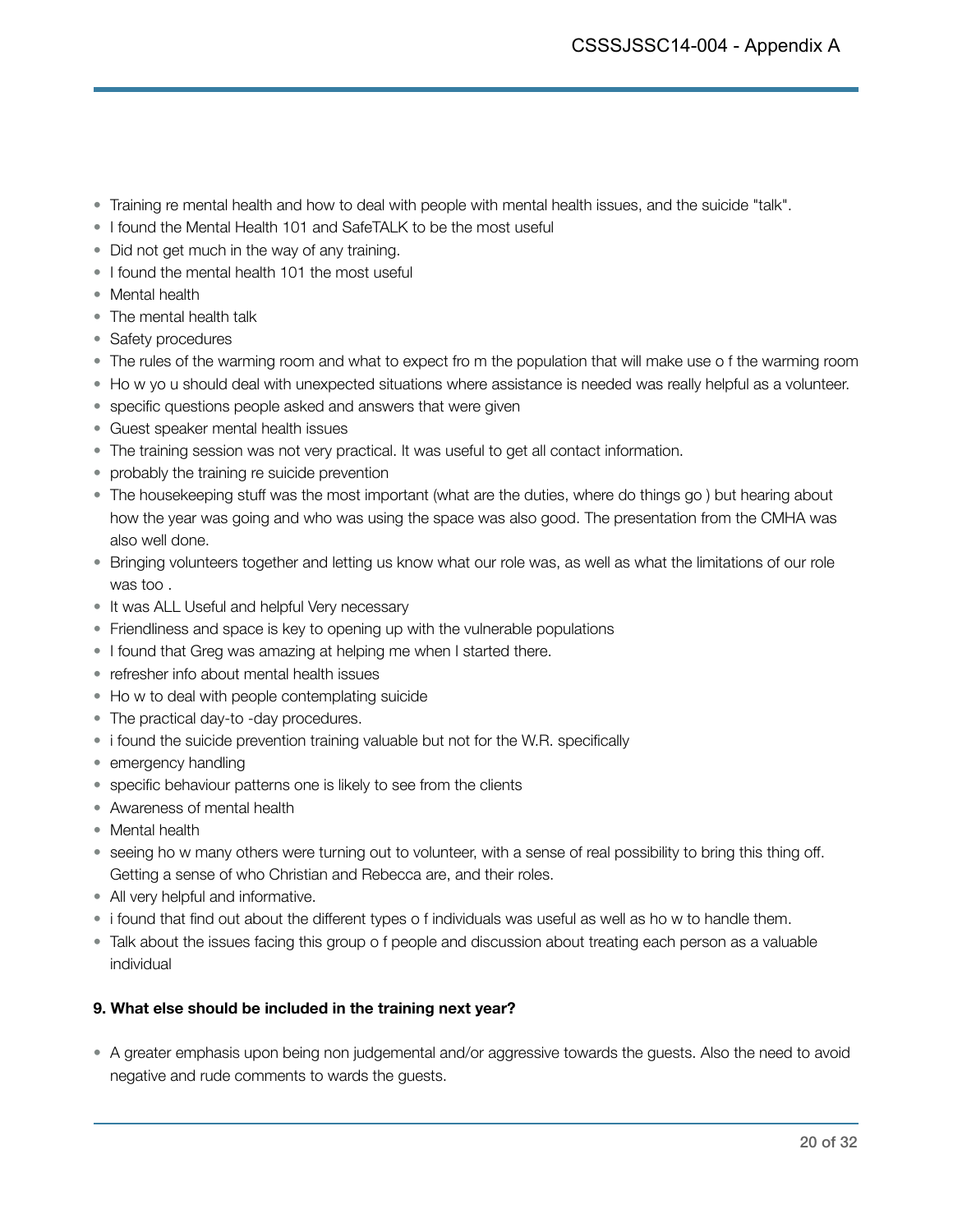- Explanation (or emphasis) that volunteers should communicate with guests, not just read books
- where things are, what is to be done beginning and end of shifts..
- Volunteers need help perhaps on-going help in learning how to deal with clients without getting too involved which is of course actually part of the learning experience - so perhaps regular check-ins for volunteers would be helpful?
- Going more in depth with some of the resources
- I think what should be included next time is more instructions on what to do, like cleaning up in the morning. I found that the lead volunteers, I worked with, all said something different so I was never sure what exactly had to be done. Also holding the training in the spaces where we the warming room is held would be useful.
- I can't think of anything
- All the possibilities that we may encounter
- New volunteers should always pair up with someone who has done it before for at least 2-3 shifts for hands on training.
- I believe the training I received was a brief sit down and a reading o f the rules and expectations fro m the volunteer manual. I think that I would have felt mo re satisfied if I were to see the location of the rooms and where things are set-up, and put away.
- more time also, note for the next question there is no room there to clarify I picked 5 because sometimes I felt very safe and other times I felt very afraid.
- Volunteer boundaries. How to know what is appropriate helping
- Include a step by step list of things that need to be done upon starting and ending your shift. (Ex. open facility, blow up mattresses, put on coffee, set up tables and chairs, fill out guest book, etc...)
- As mentioned below it would be helpful to have training re how to help people with a mental illness who have not done anything wrong but either express the fact that they "feel violent" or become very paranoid and angry with no provocation etc. -- possibly people who need help with their medication but are still eligible for the service.
- I believe that the infection control price should be part of mandatory training.
- First aid cpr Maybe some Four Counties ForeCast addiction seminars
- More specific information. I know this didn't happen this past fall as the locations were still being figured out! Smaller group training might be better. Going through specific circumstances and discussing how to address them, i.e.: what to do when a guest is threatening another guest, what to do when there are no more beds, what to do if you are pretty sure a guest is under 18 but they won't say. Another important part I think is to better organize how volunteers can get home safe from their shift.
- - Minor first aid Minor Crisis Intervention Training How to speak to clients
- what is appropriate and no t appropriate volunteer behaviour while volunteering at the Warming Room....ie how to interact with the visitors, what the purpose o f the
- Warming Room is, what it is NOT....
- How to deal with health issues
- give more insight into what volunteers actually do, and promote strict adherence to certain rules.
- Perhaps information can be given about it being a 'damp' shelter, and what the volunteer's expectations are around this.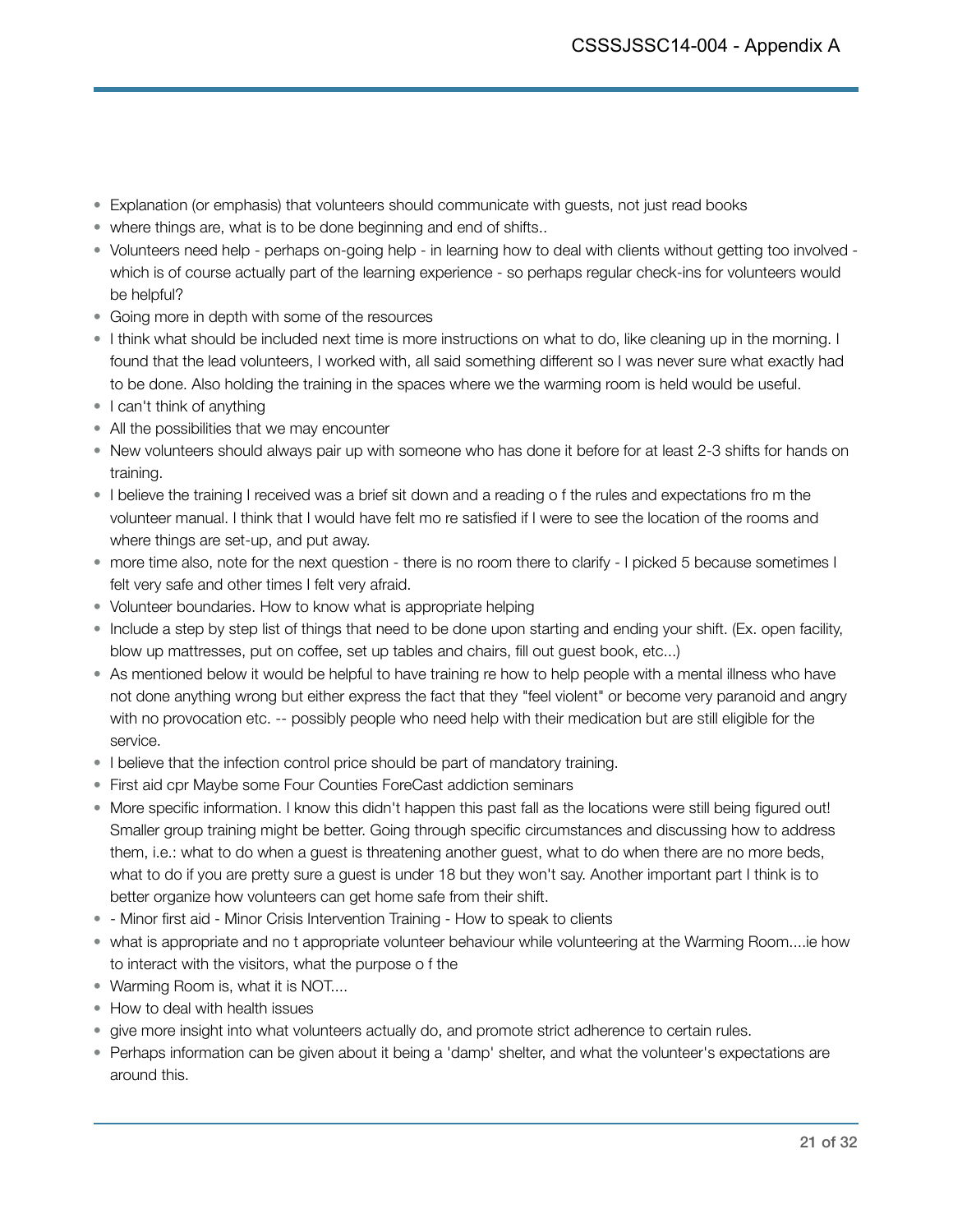- i think it would help new volunteers if they were given a bit more background on what to expect -- e.g. telling them that the guests have varied backgrounds -- many have mental health problems, so me have addictions, so me have lost jobs or for other reasons co me to a place where they can't afford rent etc. It would help them to know that they just need to treat the guests like any other new acquaintance, with respect and as equals. They also should know that so me people are extremely private and are upset by questions about their background and situation.
- topics of conversation how to react to aggressive volunteers
- volunteers should be better informed about the amount of cleaning up they are expected to do
- Orientation at the space itself.
- Roleplaying or other acted-out demo of how to de-escalate situations with mentally different or chemically high people. Forecast can show the kind of body movements that are likely to be perceived as triggers and the kind that are likely to reassure and calm people. if Theresa who is doing her placement now could demonstrate ho w she turns a conversation in the room into a bonding experience, that would be awesome. She gets people involved in fantasy playacting a bit, playing at family or last night it was which animal would you be. Also simple things such as: get out a game or a pack of cards and start playing.
- Ways to better deal with difficult clients.
- the training was good but a little long. some of the information included in the training was interesting information but i did no t find it helpful. finding out about the different individuals was helpful but an in depth analysis of their problems seemed a little much.

### **10. On a scale of 0-10 with ) being least and 10 being most, how safe did you feel during your shifts at the Warming Room?**

| <b>Answer</b>  |                | Responses   Percentage |
|----------------|----------------|------------------------|
| $\overline{0}$ | $\cap$         | 0                      |
|                |                | 2%                     |
| $\overline{2}$ | ∩              | $\Omega$               |
| 3              | $\Omega$       | $\Omega$               |
| $\overline{4}$ | $\Omega$       | $\Omega$               |
| 5              | $\mathcal{P}$  | 5%                     |
| 6              | $\overline{2}$ | 5%                     |
| $\overline{7}$ | 5              | 11%                    |
| 8              | 7              | 16%                    |
| $\overline{9}$ | 11             | 25%                    |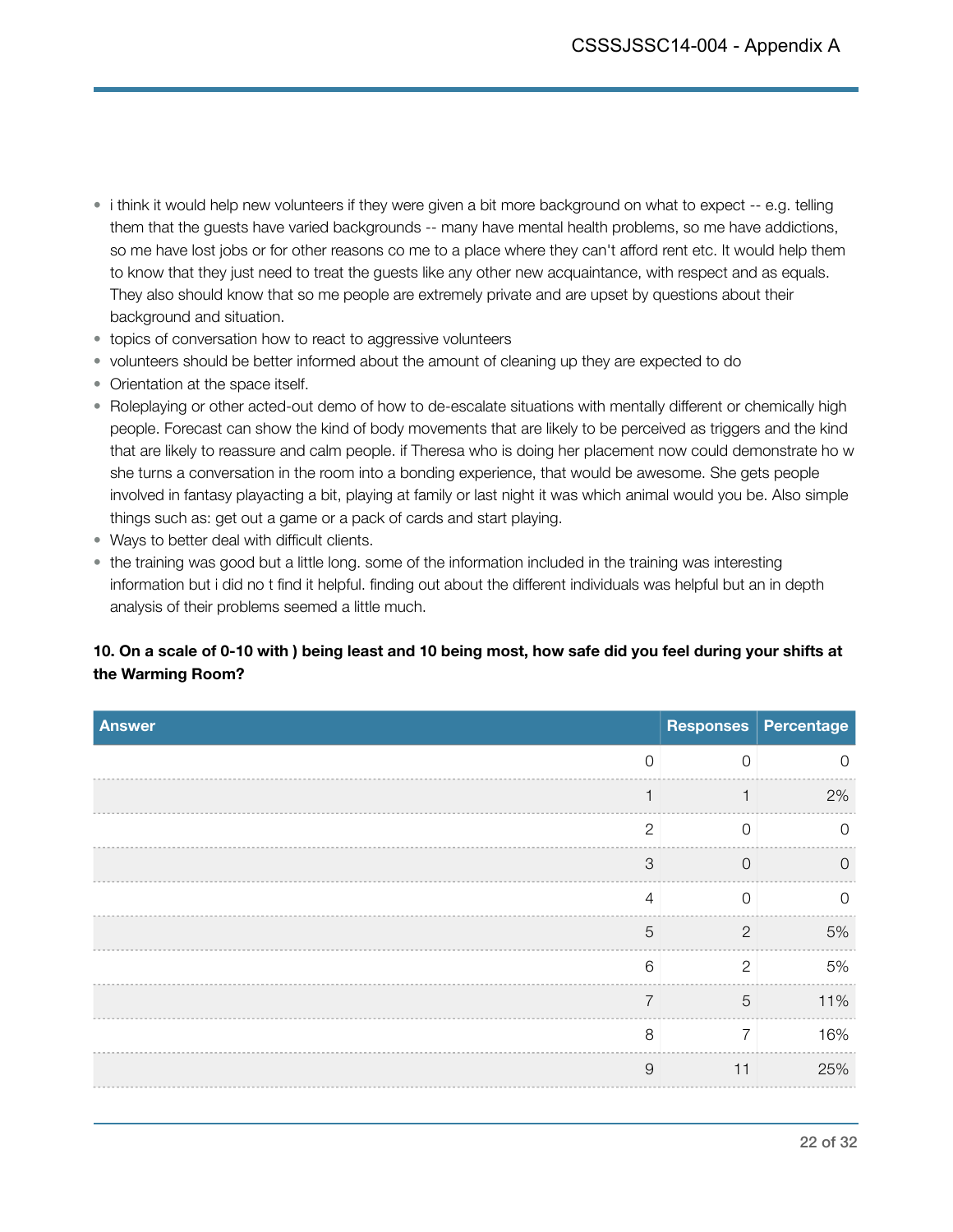| Answer | Responses Percentage |     |
|--------|----------------------|-----|
| 10     | 16                   | 36% |

**11. If you ever felt unsafe during your time at the Warming Room, what do you think would have made you feel more safe?** 

| <b>Answer</b>                                                                                  |                | 2             | 3              | 4              | 5              | 6  | <b>Total Responses</b> |
|------------------------------------------------------------------------------------------------|----------------|---------------|----------------|----------------|----------------|----|------------------------|
| Full time staff member at the Warming Room                                                     | 9              | 5             | 5              | $\overline{2}$ | $\Omega$       |    | 22                     |
| More volunteers at the Warming Room                                                            | $\mathcal{P}$  | 5             | 6              |                | $\overline{4}$ | 4  | 22                     |
| Scheduling to ensure a mix of more and less<br>experienced volunteers                          | 4              | 4             | $\overline{7}$ | 5              | $\Omega$       | 2  | 22                     |
| The ability to remove or ban certain guests                                                    | $\overline{4}$ | 3             | $\mathcal{P}$  | 6              | $\overline{4}$ | 3  | 22                     |
| More frequent check-ins from Warming<br>Room administrators                                    | 2              | 3             | 1              | 4              | 11             |    | 22                     |
| More frequent visits from support<br>organizations like CMHA, social services,<br>nurses, etc. |                | $\mathcal{P}$ |                | 4              | 3              | 11 | 22                     |

### **12. Anything else you feel would have increased your safety?**

- I felt unsafe a couple of times, mainly due to the intoxication or outbursts of guests. I'm not sure there is a way to remedy this
- I felt a lot more comfortable when Andrew was working. He had such an amazing relationship with the guests and they respected him and also responded to him in a positive manner. He kept the program running smoothly, kept tensions low in the warming room and kept the guests feeling more comfortable. Having someone there constantly that had such a great relationship with the guests increased feelings of safety both with the guests and the volunteers.
- No
- I felt very safe.
- A more focused clientele or more flexibility in spaces to meet disparate needs ages mf mental health issues night hawks conflict between guests was the main source of stress for both guests and volunteers
- Not really, as I never felt unsafe.
- consistency in the "rules", clarifying that volunteers understand and agree with the rules and/or agree to follow rules to the best of their ability.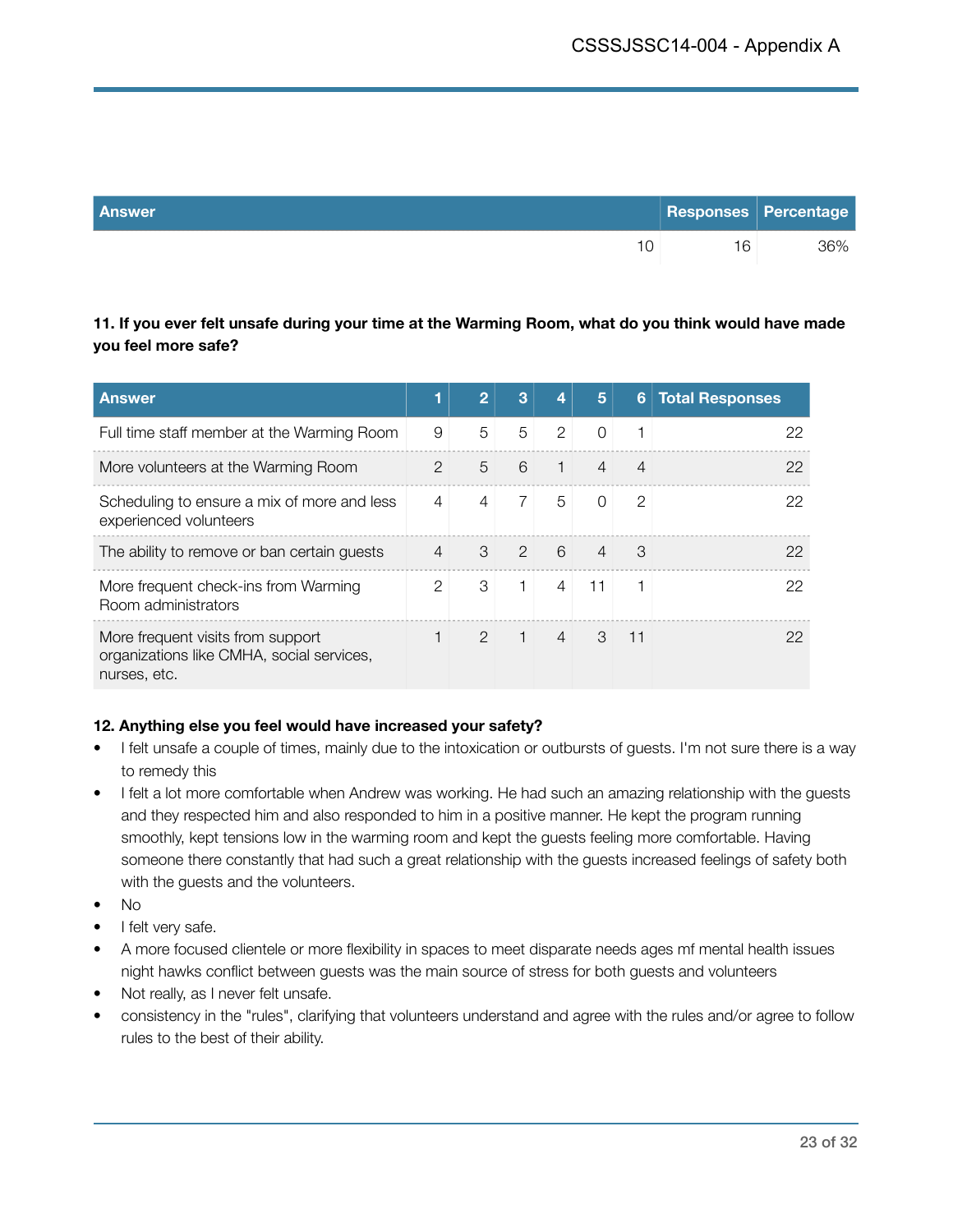- No. i felt very safe with the guests this year. Last year we had one guest who tended to get very agitated and one night kept repeating she felt "very violent" and finally left after turning in a knife. We could use extra training re dealing with a person in a severely agitated mental state who feels threatened by others etc.
- No , however there was so me volunteer behaviour that I felt was unsafe, like going places with guests, driving them around at night, etc.
- volunteers who i am working with who do not act inappropriately, who do not instigate "problems"....
- If certain guests have a very contagious disease they shouldn't be allowed in
- make some sort of visitor orientation which plainly spells out how they and and will be kicked out if they are being assholes. my partner's last shift was spent with some new guests having a loud rapey conversation about how they'd like to drug them and fuck them. perhaps if they had been told at their first visit that behaviour like that would not fly, things like that wouldn't happen.
- The ability to ask guests to leave extra room to separate certain guests
- Regular review of basic policy and procedures
- All of the above are needed. Incidents happened on nights when I wasn't there that might have felt unsafe. Having Andrew and Theresa there on my most recent shift made a huge positive difference.

**13. Our method of scheduling was to collect preferences, create a schedule, distribute the schedule by email and then adjust the schedule as needed. On a scale of 0-10 with 0 being the least and 10 being the most, how effective do you think this schedule technique was?** 

| <b>Answer</b>  |                | Responses   Percentage |
|----------------|----------------|------------------------|
| $\mathbf 0$    | $\Omega$       | $\Omega$               |
|                | $\overline{0}$ | $\sqrt{a}$             |
| $\overline{c}$ | $\Omega$       | $\overline{0}$         |
| 3              | $\Omega$       | $\overline{0}$         |
| $\overline{4}$ | $\Omega$       | $\overline{0}$         |
| 5              | $\overline{2}$ | 4%                     |
| 6              | $\overline{2}$ | 4%                     |
| $\overline{7}$ | 5              | 11%                    |
| 8              | 8              | 18%                    |
| $\overline{9}$ | 10             | 22%                    |
| 10             | 18             | 40%                    |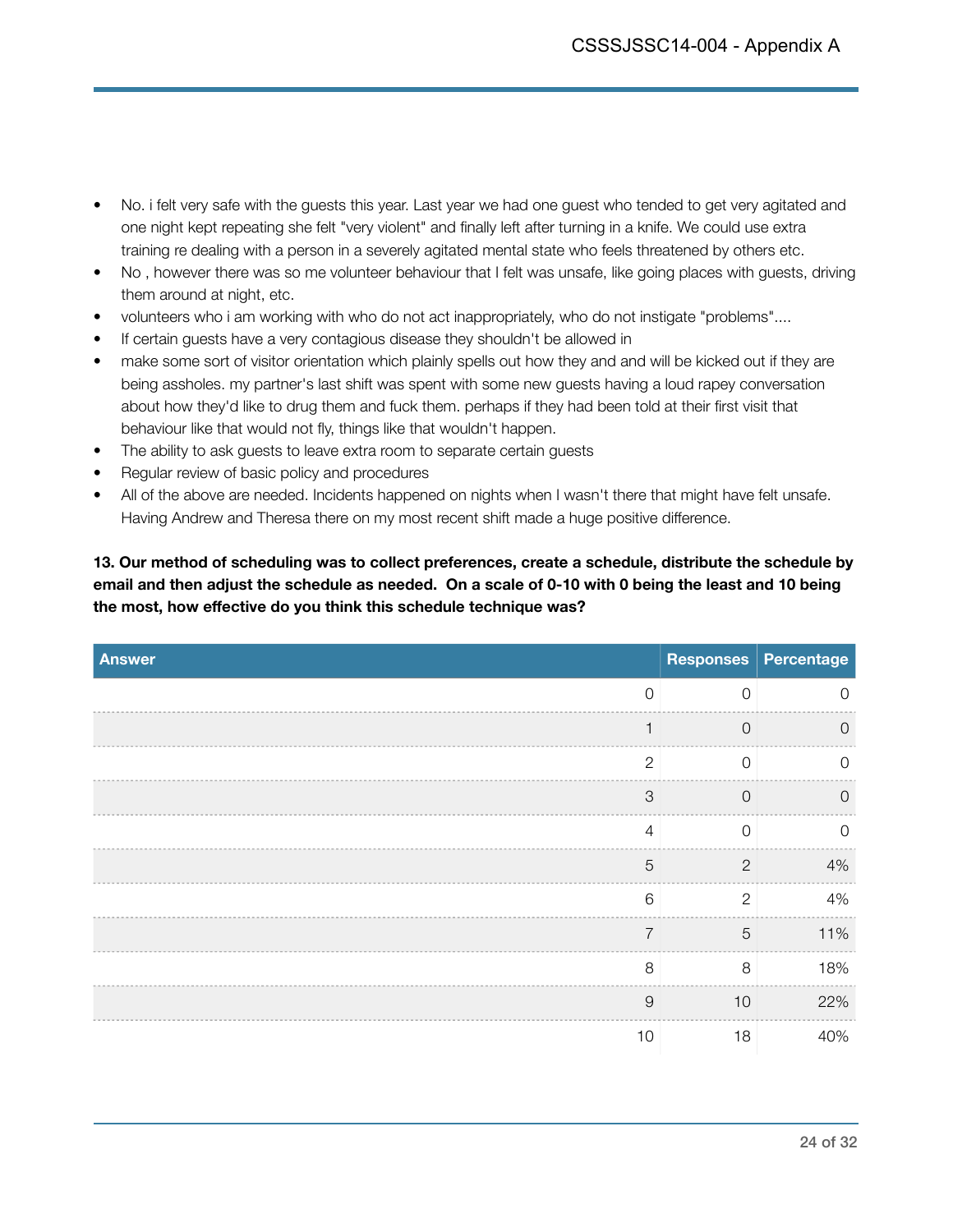### **14. If you gave the scheduling technique a lower score, can you suggest a better way to go about making and distributing schedules?**

- I think the scheduling was very good. I especially liked that I was emailed before my shift, so incase I did forget, I was reminded the morning of.
- Well done given the challenges
- Google calendar is pretty good pretty sure you can set it up so only those people you would be emailing it to anyway would see it. Not sure if that would be easier or harder?
- I can't think of how to do it better. Scheduling is very difficult!
- It did not allow some people to have more than one shift per month and some people having multiple per week
- email reminders were good....but some volunteers still did not sh w up....why?
- I found it effective, but it's not acceptable for some people (like some of the late shift volunteers) not to show up.
- No, it worked for me.

### **15. Overall how would you rate the experience volunteering for the Warming Room?**

| <b>Answer</b> |              | Responses   Percentage |
|---------------|--------------|------------------------|
|               |              |                        |
| ∩             |              | 5%                     |
| З             |              |                        |
|               | 10           | 23%                    |
| G             | $32^{\circ}$ | 73%                    |

### **16. Do you plan to volunteer with the Warming Room again next year?**

| <b>Answer</b>                              |    | <b>Responses Percentage</b> |
|--------------------------------------------|----|-----------------------------|
| Yes                                        | 36 | 80%                         |
| No, because I will not be available        |    | 16%                         |
| No, because I did not enjoy the experience |    | 4%                          |

### **17. What did you enjoy most about your experience volunteering with the Warming Room?**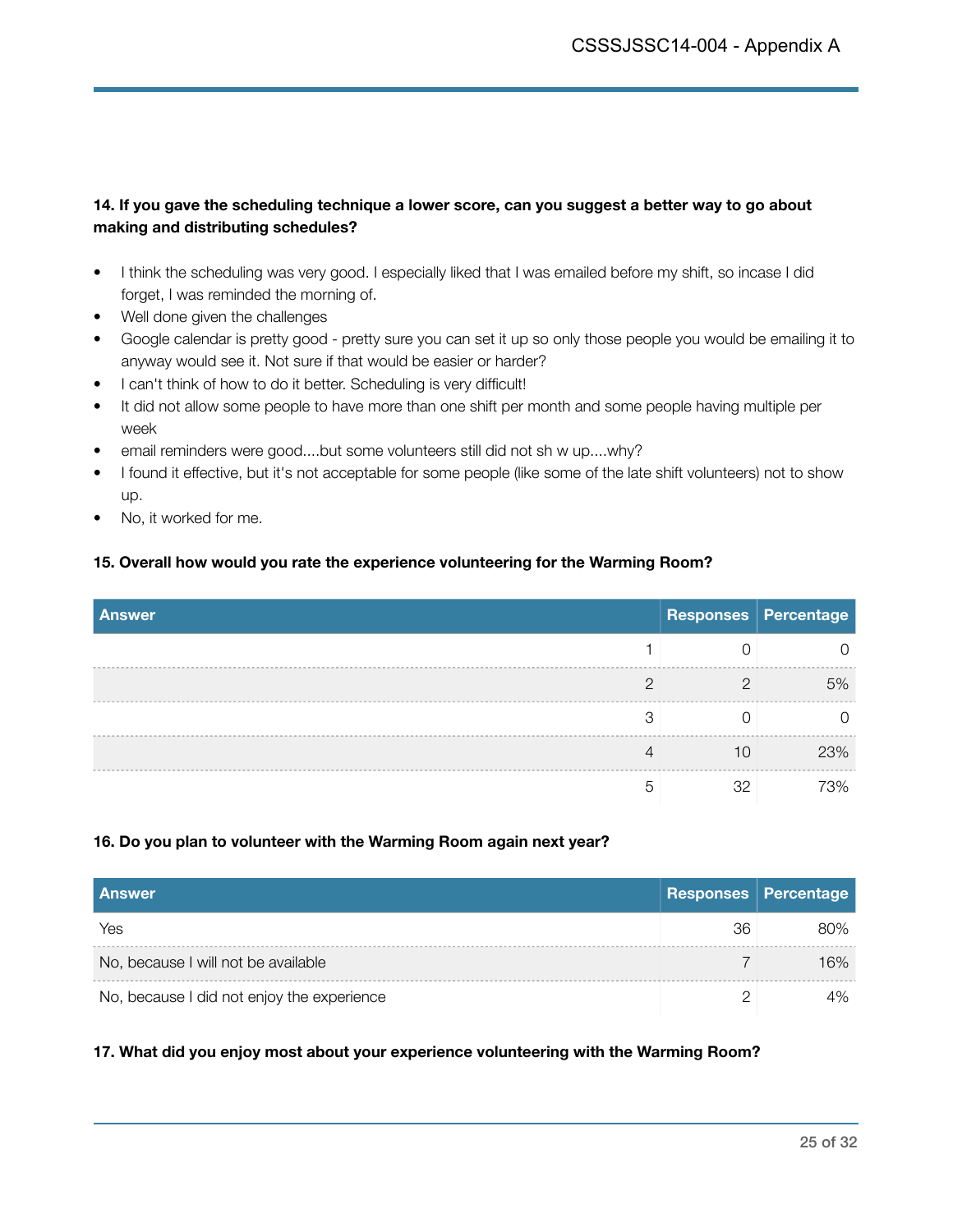- Chatting with guests...engaging them in conversation...being able to offer food and beverages
- the people
- I had an amazing experience with the warming room. I looked forward to volunteering. The guests at the warming room were very funny and I was able to have a lot of fun with them. I also was able to gain a greater understanding of this type of group of people within our community and I hope to be able to continue to aid in helping at the warming room next year.
- It was great to illuminate and overcome some stereotypes, I have met a lot of new friends (among both volunteers and guests).
- helping provide a safe and clean and warm and caring environment for the under privileged.
- Please note that I check "yes" with the proviso that at my age, I can't guarantee I'll still be alive, and also, at my age, my help is very very limited.
- I enjoyed meeting/interacting with the guests and volunteers the most
- meeting guests and volunteers
- Introduced to a part of Peterborough's demographic I had little previous experience with.
- I enjoyed interacting with the quests the most and building good, trusting relationships. I really enjoyed getting to know the guests and to help out however I could.
- Meeting the guests, a few of whom I got to know well...and like.
- Getting to know the homeless and the problems that put them/keep them there.
- Spending time with the guests and hearing about their personal stories
- Meeting some of the guests. Also observing how volunteers interacted with guests.
- Meeting the volunteers and helping the guests.
- Getting to know the other volunteers and guest, and getting a better perspective on their situation.
- again the above question, my answer is maybe I hope that some of the "growing pains" will be addressed and that the city will provide some more money to support this program. This will help me decide whether I volunteer again. Answering this question - I really enjoyed the team that I worked with quite regularly. I got to know some of the guests and appreciated getting to know them. On the shifts with no issues, I had a relaxing time.
- Giving back
- Meeting the guests and getting to know them, their stories and their lives.
- I really enjoyed getting to know the people, both the volunteers and guests.
- The chance to talk to the quests and volunteers and especially the chance at times to connect the quests with meaningful help.
- Great people guests and volunteers. Also puzzles. Always thought they were boring before the warming room...
- I actually really did no t enjoy it. It served to highlight the immense problems in our
- Everyone that I had the opportunity to greet and meet So many interesting moments and people
- I met great people and have gained a whole new understanding about people who use these types of services.
- Chatting with the guests and being that listening ear for them to discuss with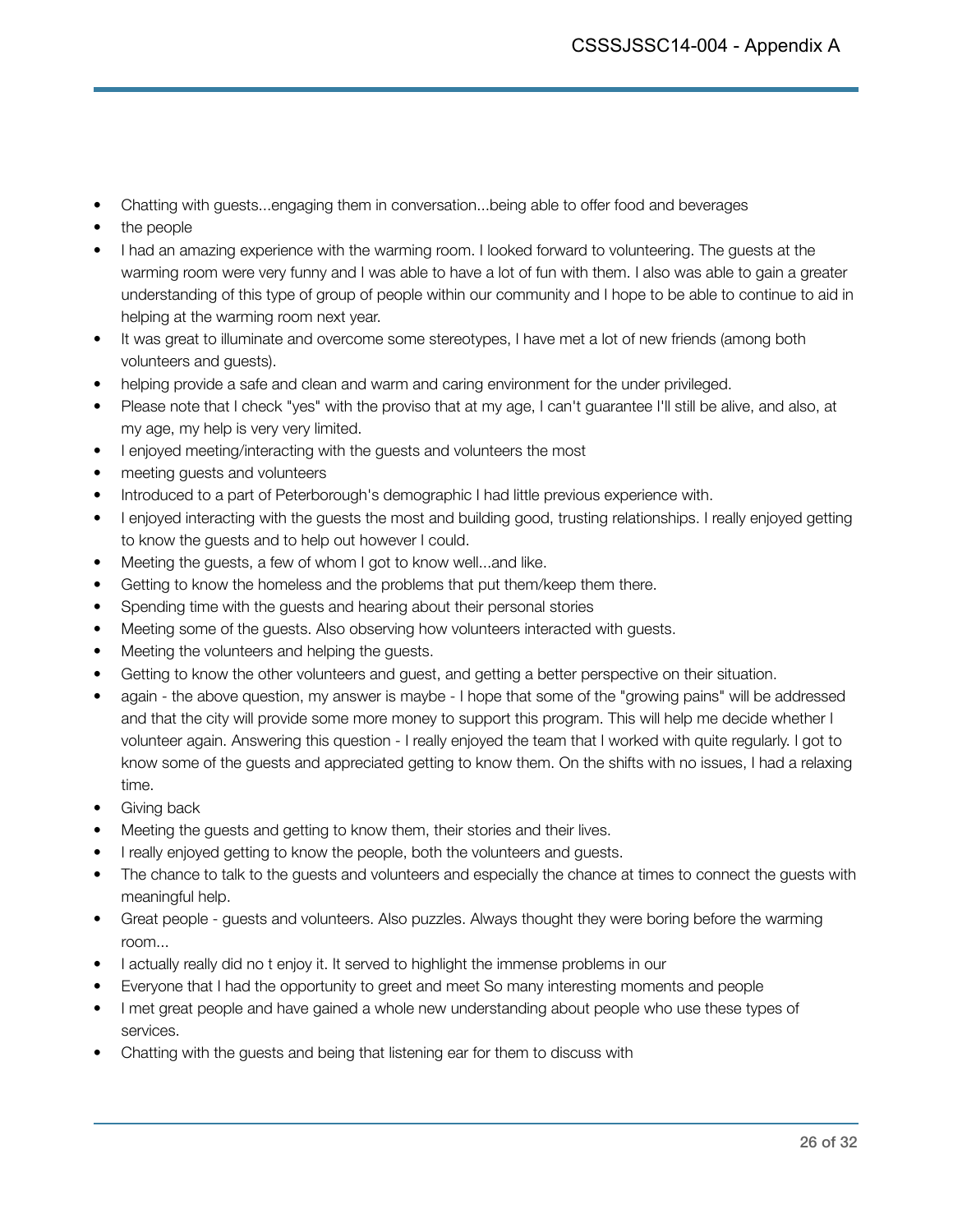- Everything was an amazing experience. Working so closely with a population I have never worked with before, seeing their lives and stories was amazing.
- ...the opportunity to "give " to my community....and to learn mo re what the issues of homelessness are....from the guests themselves...
- Getting to know some of the guests and being there to help the it and give them a place to sleep at night
- i most enjoyed the atmosphere in the last few weeks when there was a really relaxed feeling of trust and respect. Volunteers and guests were sitting around the table talking and laughing together and volunteers and guests were playing cards.
- Connecting with others
- meeting so me members of the homeless community and working with other volunteers
- Building meaningful relationships with guests and volunteers!
- Getting to know the other guests and volunteers
- No because I realize that staying up until 1 is really difficult for me and I am a long time getting back to par. I am in awe of Carol and of Jean Konig, but I am going to leave to the younger ones. If there were a shift that ended at 10 , i likely would volunteer. But am hoping you have enough non-wimps who can survive late nights to do it the way you did this time.
- I learned from the whole experience.
- Meeting the guests and getting to know something about their lives was very important to me. I learned a lot over the winter, but I also benefitted a lot. I went home each time with an increased awareness of how fortunate I am, and of course a desire to do mo re to help.

### **18. What could be improved for volunteers at the Warming Room next year?**

- I do not have any recommendations for the volunteers. Things were run well. However, I think the volunteers should be more educated on resources that are available within Peterborough that the guests can access and the volunteers can help the guest become informed about.
- Warmer place
- I have to point out that I really only did three shifts one at the early session at Murray St. Church and one each on Christmas Night and New Year's Night - because of lack of available volunteers. I felt that my age was against me in trying to be an effective volunteer "in action" but I may have helped in some way by being a "listening ear" on occasion.
- Could be hard to implement, but shorter shifts could be an option
- better beds which can be cleaned properly, one location,
- A second opportunity at training would have helped. Felt pretty lost about procedures every shift so far. If there has been a shift leader o f any sort I have not been able to figure out who it was.
- I think more training would be a benefit.
- Resolve foo d issue Well meaning chocolate icing kept everyone wired and awake one night
- Provided yo u can get enough volunteers, 3 five hour shifts per night rather than two 7 hour shifts would be much easier for the volunteers I think
- More comfortable chairs to sit on! :)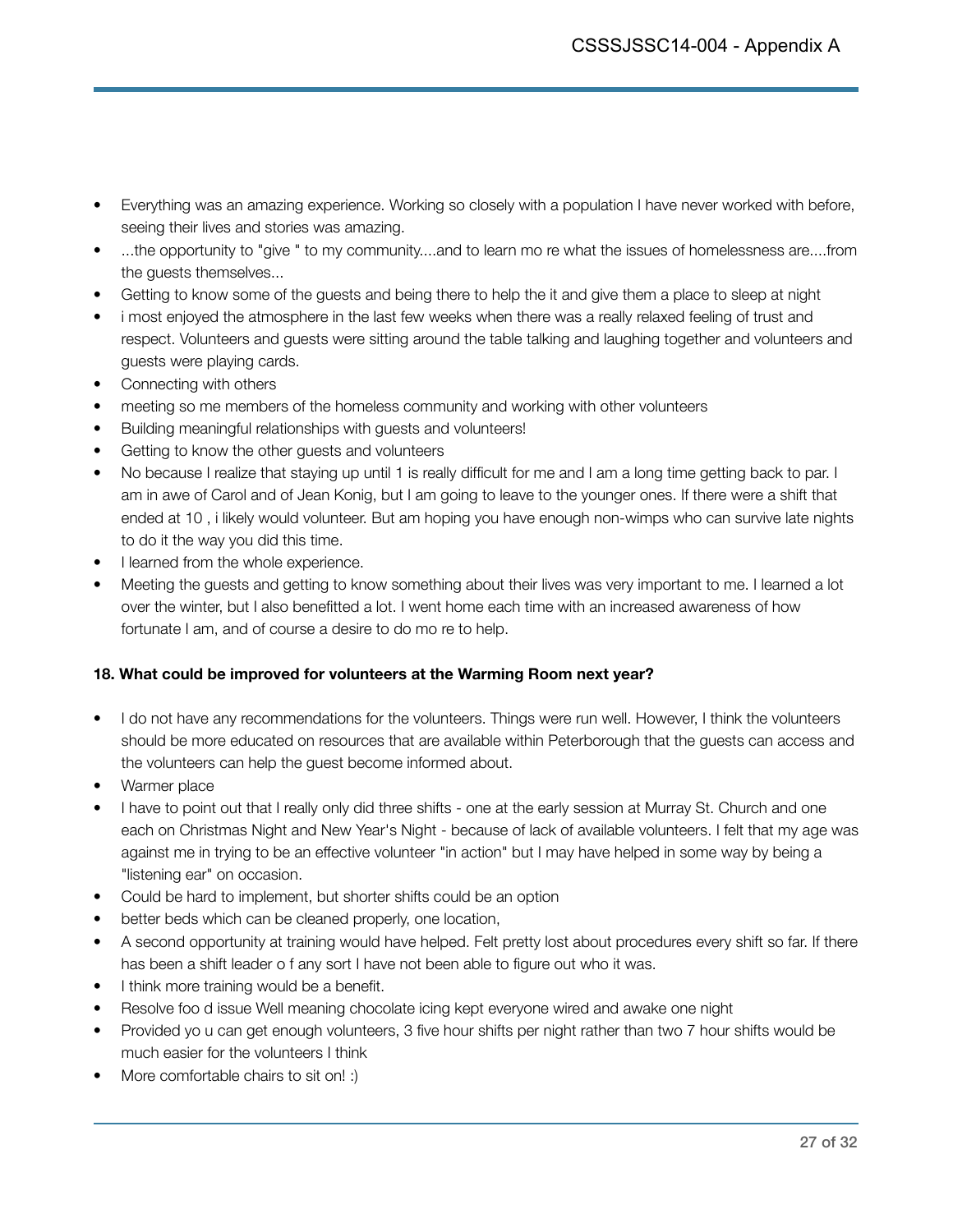- A walk through o f the church while it was open to the public, being introduced to the volunteers
- There needs to be cleaning supplies there at all times. A larger area for coordinating linens..separate from guest bins.
- More things to occupy yourself with during the late shifts the nights get long when everyones asleep!
- I did not work at Murray Street, so these comments are about All Saints. A different type of cot/bed/mattress would help. there are fold-able foam pads (check a JYSK) which would be easier to store, to clean and would not deflate, so would last longer. The cleaning supplies are full of chemicals and I really didn't like breathing the "Fumes"
- Having the lamps helped thank you to who ever thought of that.
- Shorter shifts? A safe place to put purses and other personal items (while there was a rule that guests were not allowed into the pitch, they still went in there and it was difficult to enforce for everyone . . . it would be nice to have a place to put our things that we didn't feel we had to check on).
- For first time volunteers, have an experienced volunteer work with them to show them the ropes.
- The volunteer experience was very positive
- This needs to be a job that people get paid for. I think that a volunteer run shelter is only a short term solution to a much bigger problem. The next step is to lobby for funding for more, better shelter beds in Peterborough. I think we were lucky that something really awful didn't happen this winter, and that most of the volunteers were completely unprepared to deal with any crisis that could have arisen.
- Better protocol and communication
- More careful selection of volunteers perhaps? So there is not so much last minute schedule changes.
- Allow more volunteers more opportunity to get involved more than once a month
- -Tougher screening. Remove no shows/ bad volunteers (talks down to guests, not engaging with guests, rude to other volunteers/placement students with no reason)
- more info about local resources to tell the guests that are available in Peterborough.......ie local housing help, OW, ODSP benefits that they could access..how to get healthcare, mental health care, food resources in Peterborough...etc... and mo re encouragement, training for volunteers to be actually able/willing to communicate with the guests, rather than just 'being there', sitting alone , mostly using their Iphones during their shifts....seems to me that those who are there just to get their "hours" have quite a different commitment than other "volunteers'.....
- the greg guy undermined any "authority" the volunteers had, so people constantly wandered the kitchen, the back area, etc., which made setting up an absolute pain in the ass because people would grab new bags of bedding, rendering the ones they used yesterday useless.
- no suggestions -- i found it was very well handled.
- $\bullet$  n/a
- closer monitoring of the placement students and more specific rules regarding the mandate of the warming room
- Wifi?
- Better training, more consistency of practices
- A separate room or cupboard to put our things. (It's not crucial.)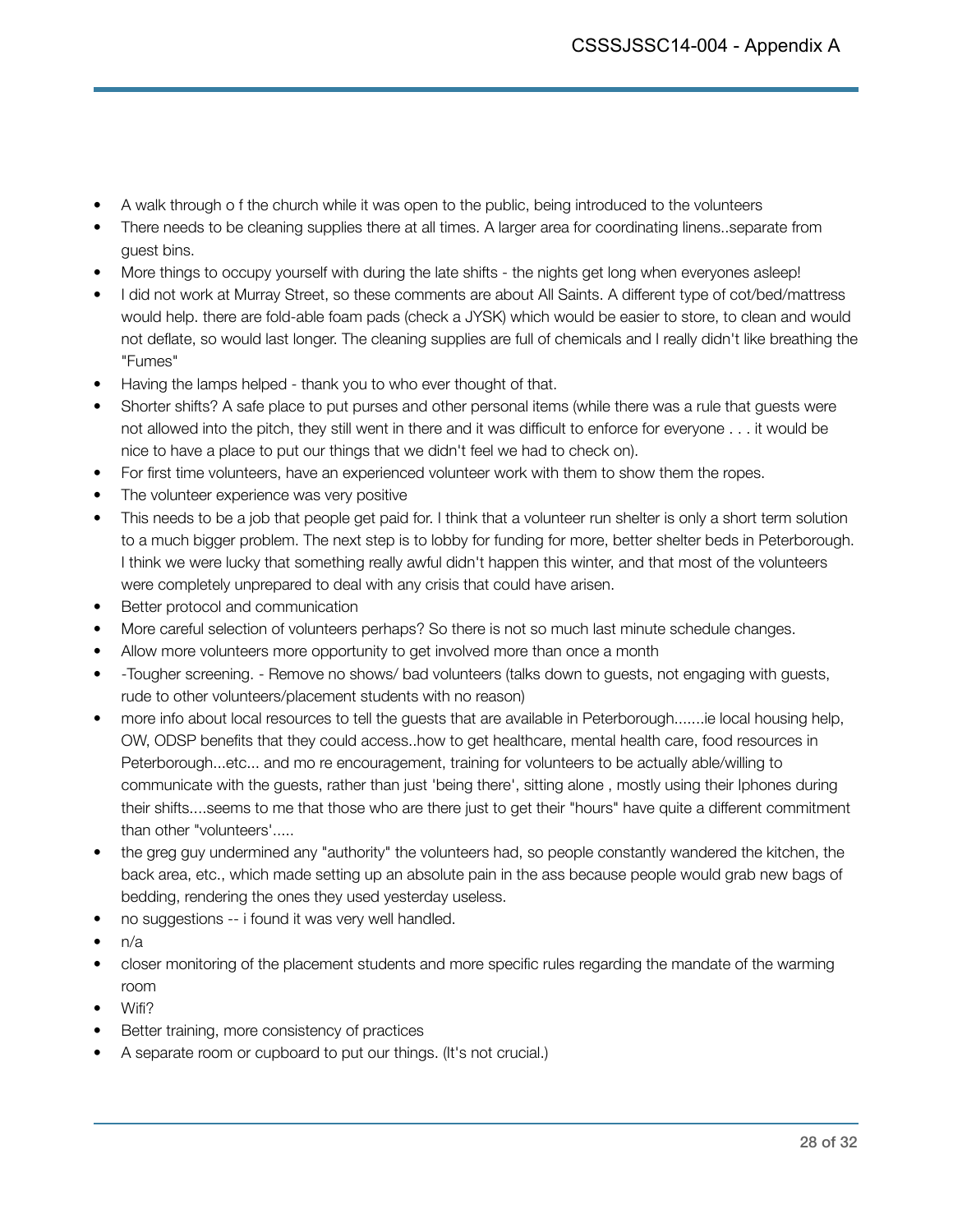• I think the volunteers were well served. I liked the fact that generally I was on with some of the same people. I got to know a good group of people that I would not have met otherwise.

### **19. What do you think could be improved for guests using the Warming Room next year? Please be specific.**

- better mattresses for daily use clothing drive for track pants or pj pants; socks
- they have a larger participation in the duties
- More advertisement looking for donations for the guests. Trying to find increased food donations for the guests. Potentially supplying more dividers within the warming room locations for certain guests. More knowledgeable people who are aware of how to help the guests find accessible resources within Peterborough if needed.
- Warmer place
- more beds throughout year as they get holes and guests are basically on floor by morning. more pillows as occasionally they run out
- Others will have comments from their wider work experience.
- Having access to more food/supplies to hand out
- I think the guests should be asked what could be improved for them. I think overall it's very good. I wish there were more programs out there that they could go to during the day, but that's separate from the warming room.
- individuals own bedroll increased capacity 15 showers available
- More screens to give them a little more privacy when they sleep. Better control of their own blankets and pillows
- More beds. Sturdy cots rather than inflatable mattresses. More storage room for bedding. SHOWERS for guests. A TV and DVD would have been welcome for guests.
- Better/bigger kitchen facilities.
- When its very cold, it would be nice to be able to offer an extra hour o f warmth. Perhaps if we had plastic travel mugs that could be labelled and reused for coffee or tea rather than all the disposable cups.
- it seems that it could have been warmer I was warm but I heard lots o f complaints that the sleeping area was not. consistency so they will know what to expect and that it will be the same from one volunteer to the next.
- Better mattresses (more on hand when others are damaged, broken) Regular meals at dinner time on the early shift
- More blow up mattresses, pillows and sanitary products (soap and hand sanitzer).
- i think the guests should be encouraged to recognize their own worth as many have a very low opinion of themselves. For this reason i think they should be allowed to use china bowls and mugs. i understand the reason for not allowing guests in the kitchen but for some people access to a phone is really important -- e.g. it enables them to check about rooms for rent. It is also helpful for anyone who may be applying for temporary employment if they can give potential employers that number and tell them to phone after 6 and if we can just give a name when answering the phone rather than saying Warming Room. For these reasons it would be helpful to have a phone jack in the main room fixed so it cannot be used for long distance calls. If we had a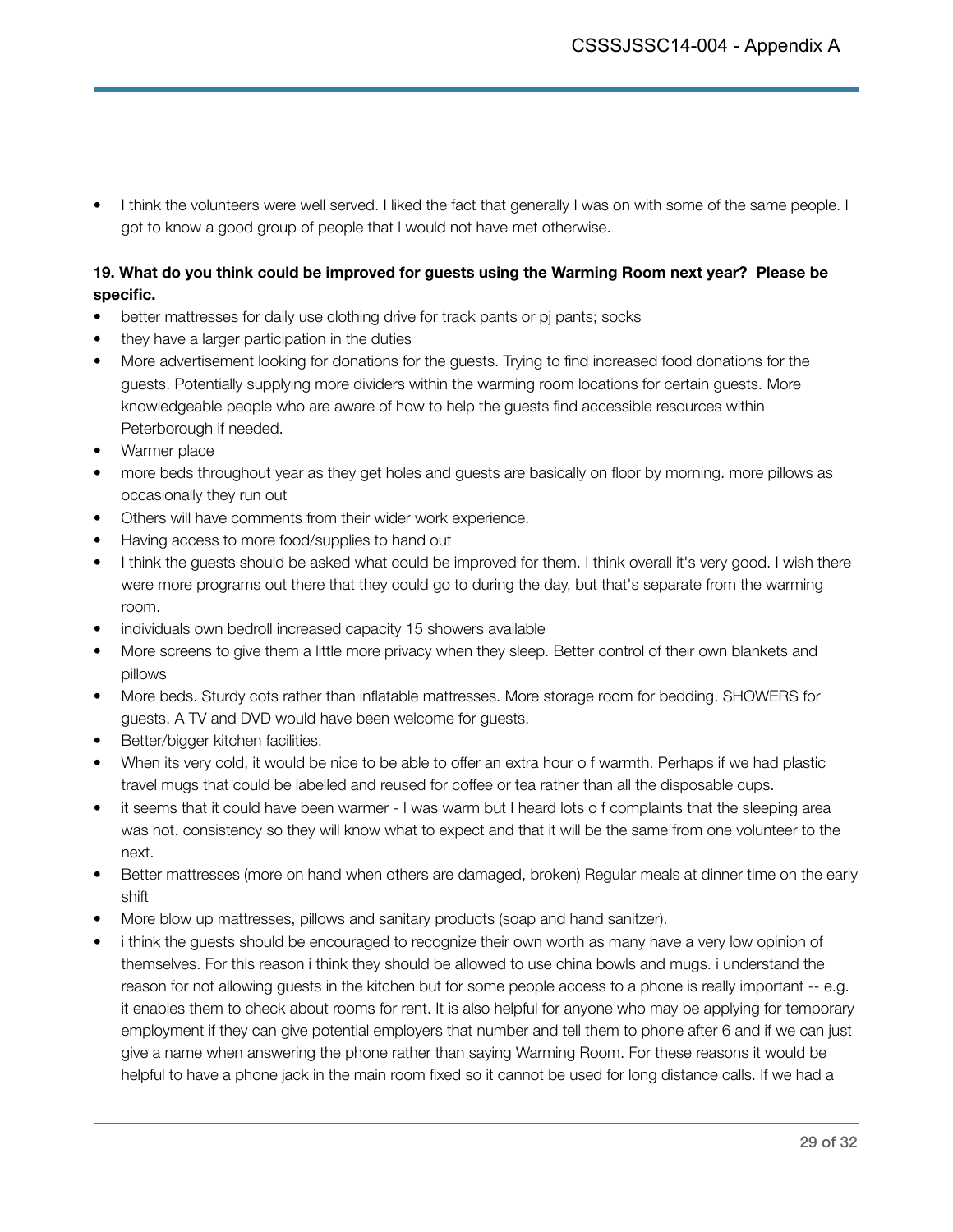few light portable screens it would give people who need it a little privacy. It would also shut out some o f the light if people feel safer sleeping in the volunteer half of the room.

- Maybe a list o f requested items could be kept and posted? If we had a shelf to put stuff on items could be addressed to tho se who requested them? Or even just a general list of items that are frequently needed. I hate to add mo re tasks to the great volunteers who did all the laundry (they deserve a medal!) but it seems that a lot of the guests didn't have access to laundry and so would just throw out donated dirty socks etc. If somehow we could do laundry it would make the donations go a lot further?
- Better mattresses. Better infection control or more consistent infection control practices.
- The Important Value of making them feel COMPLETELY Comfortable and a sense that they are important and cared for with no Judgements
- Beds that stay inflated. One location. Having roles for guests to be involved if they want. Inviting them to a debrief session to get their feedback. More wholesome food.
- Cleaning the air mattresses more frequently and constantly
- - I think having full time people there helped immensely Better beds Clearer definition o f who the warming room is for ( ie calling to check if a guest is allowed at Brock or YES especially if bed space is limited)
- better beds and the bedding laundered more often (most o f it stinks!)...and also mo re health-related resources to offer the guests(that are not available anywhere else locally)...... especially....SHOWERS....and LAUNDRY for guests' clothing.....most have no where to shower and need a clean set of clothing...and many are suffering from fungal disease (feet) due to wet, dirty feet for weeks on end......they are asking for help with these needs and there is so much frustration with having no options to offer them.......also, some nights food is brought to the Warming Room by volunteers and/o r a member o f the public, and other nights none......many arrive very hungry...hard to tell them that "all we have is oatmeal"......maybe so me sort o f organized 'volunteered healthy food' on a regular schedule...people do sleep better when they have been fed.....?
- More rules.
- cots instead of air mattresses
- Better mattresses for guests.
- i would like guests to be served o n china plates with real cutlery which gives them more of a sense of self worth. i think it would be helpful to meet separately with administration from Social Services, the VON clinic and the CMHA to ask for increased involvement from their staff -- even extending at times to visits during the night when people are not rushing to get out before the 8 a.m. deadline.
- entertainment, maybe movies/tv, etc. Books that could be borrowed more beds/resources more assistance for mental health
- be very careful about who is recruited
- Better mattresses or cots maybe? More options suggested by volunteers for help outside the warming room, ie: Employment opportunities etc.
- Better beds, permanent space, or at least same space every night of the week
- I like that we go t mo re flexible about where they sleep and how many. Am not sure that there is always food brought in, but best to have that consistent. No children among the volunteers, including tho se bringing food in. (I think this only happened once.) Openness to early-evening drop-ins who leave later to go elsewhere.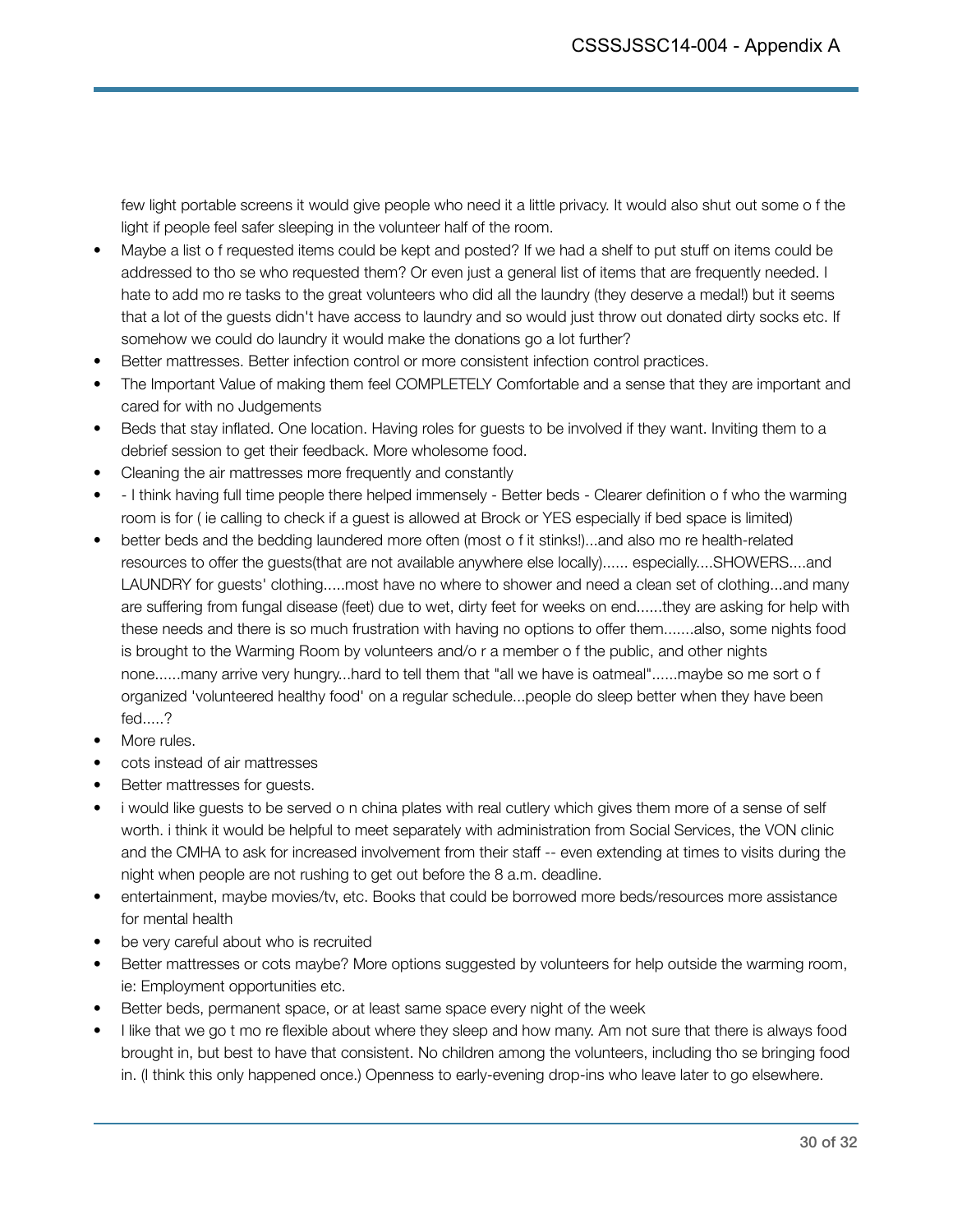Ideally everyone would have their own room / private sleeping space - with showers available! I am very concerned about where so me o f the guests will go when the Warming Room closes. I think it should be open well into the good weather. The middle of April is not good enough for sleeping outside. The use of the bins was very helpful. It gave each person a little bit of control over the situation. We needed a more consistent method of supplying toiletries.

### **20. Any other comments? Please also feel free to email or call us directly to give your feedback.**

- Thank you for the opportunity!
- I'm still thinking about this. But my reflections come more from outside, perhaps, than within the action work schedule. I do think there should be some way of continuing the work begun this winter. I think one of the things to be aware of is how "religion" affects people's work in this type of project.
- I felt honoured to be able to work with these people. It was an amazing experience, and I will actually miss so me of the guests and can't wait to work with them again during the next winter. Overall, I found most volunteers to be great, but I have worked with quite a few that were rather judgmental towards the guests. And again others that just cared about sitting down and doing their school work. It seemed like some of them only did it for the volunteer hours, instead of wanted to work with the guests. That is something that frustrated me. So maybe volunteers should be chosen more carefully or those I described above should be let go after repeatedly showing such behaviour. Also, the contact list that was at all saints was not completed nor valid. When we had to get a hold of volunteers that hadn't showed up for their shift, one number was wrong and 2 others hadn't listed numbers. I think its important that numbers are listed and accessible for emergencies like this.
- There seemed to be a very high drop out rate amongst the volunteers, many at the last moment, which made life very difficult for the schedulers. I think it would be better with 5 hour shifts....and perhaps placing less reliance on students would improve things.
- I was happy to have the opportunity to volunteer, get to know our guests, and to meet other volunteers.
- On many occasions I was thanked for volunteering my time so guests could come in out of the cold. I met some really interesting guests and was grateful that there was a space for them. I was fortunate that I never experienced much drama or escalated tension but I understand there definitely were some tense moments for some. Like anywhere it seems, there was gossip about the guests which I chose to ignore unless I felt it could be a safety issue. I sometimes was embarrassed that all we offered was a mattress on the floor but no one complained, and in fact, seemed grateful.
- I think that HUGE thank yous need to go out to the churches that have hosted. There was a team o f laundry people for example at All Saints and all the daily clean-up etc.
- I thoroughly enjoyed my experience working at the Warming Room this winter. I was grateful for the opportunity to get to know the people who live in our city who were in need of a warm place to stay during this very bitter winter. While it is not a long-term solution I was very glad that it was available and that I was able to be a part o f it. It was an honour to serve the guests of the Warming Room, I learned a lot from them and feel that my life has been enriched because of them. Thank you for the opportunity.
- i just want to thank and congratulate you and Christian for taking on this huge challenge. You have both done an amazing job!!! THANK YOU BOTH!!!!!